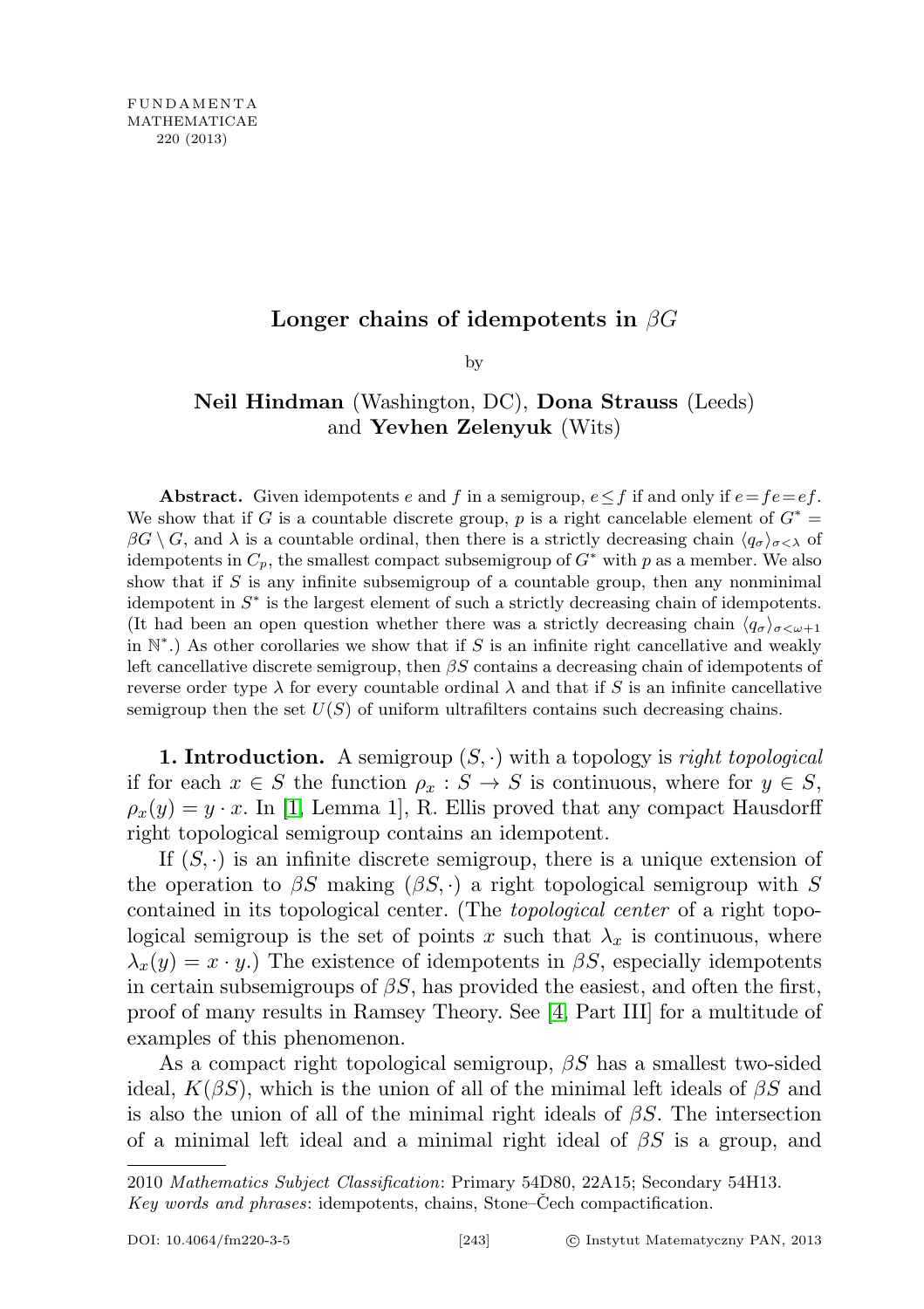any two such groups are isomorphic. Any left ideal contains a minimal left ideal, which is compact, and any right ideal contains a minimal right ideal. Idempotents in  $K(\beta S)$  are exactly the idempotents that are minimal with respect to the ordering defined in the abstract.

We take the points of  $\beta S$  to be the ultrafilters on S, identifying the principal ultrafilters with the points of S, and thus pretend that  $S \subseteq \beta S$ . Given  $A \subseteq S$ , we define the closure  $\overline{A}$  to be  $\{p \in \beta S : A \in p\}$ . We write  $A^* = \overline{A} \setminus S$ . Given  $p, q \in \beta S$ , we write  $A \in pq$  if  $\{x \in S : x^{-1}A \in q\} \in p$ , where  $x^{-1}A = \{y \in S : xy \in A\}$ . (So, for example, in the semigroup  $(N, \cdot),$ if A is the set of odd positive integers, then  $2^{-1}A = ∅$ .) We let  $U(S)$  be the set of uniform ultrafilters on S. Thus for  $p \in \beta S$ ,  $p \in U(S)$  if and only if for every  $A \in p$ ,  $|A| = |S|$ . We take N to be the set of positive integers. The first infinite ordinal  $\omega$  is the set of nonnegative integers. See [\[4,](#page-18-1) Part I] for an elementary introduction to the topology and algebra of  $\beta S$ , and see the notes at the end of the chapters for the original references.

In [\[3\]](#page-18-2) it was shown that any nonminimal idempotent in  $(\beta N, +)$  is part of an infinite decreasing chain of idempotents. That is, if  $q$  is a nonminimal idempotent, then there is a sequence of idempotents  $\langle q_n \rangle_{n \leq \omega}$  such that  $q_0 = q$ and for each  $n \in \omega$ ,  $q_{n+1} < q_n$ . We shall show in this paper that the sequence can be extended to  $\langle q_{\sigma} \rangle_{\sigma < \lambda}$  for any countable ordinal  $\lambda$ .

A fundamental tool in our proofs is an analysis of the structure of the smallest compact subsemigroup of  $\beta \mathbb{N}$  containing a given member of  $\beta \mathbb{N}$ .

DEFINITION 1.1. Let S be a compact Hausdorff right topological semigroup and let  $p \in S$ . Then

 $C_p = \bigcap \{T : T \text{ is a compact subsemigroup of } S \text{ and } p \in T\}.$ 

Section 2 consists of preliminary results. In Section 3 we will prove our main theorem dealing with decreasing chains of idempotents in  $C_p$  and derive from that several corollaries, including those mentioned in the abstract.

Most of the results in Section 3 deal with cancellative semigroups. In Section 4 we extend some of these results to left cancellative semigroups S which have a right cancelable element in  $S^*$ .

Besides the ordering  $\leq$  of idempotents in a semigroup, there are transitive and reflexive relations  $\leq_L$  and  $\leq_R$  defined by  $e \leq_L f$  if  $ef = e$ , and  $e \leq_R f$  if  $fe = e$ . We write  $e \leq_L f$  when  $e \leq_L f$  and it is not the case that  $f \leq_L e$ . Similarly we write  $e \leq_R f$  when  $e \leq_R f$  and it is not the case that  $f \leq_R e$ . Of course  $e \leq f$  if and only if both  $e \leq_L f$  and  $e \leq_R f$ . In [\[6\]](#page-18-3) it was shown that given any ordinal  $\lambda$  with  $|\lambda| \leq \mathfrak{c}$ , there exist chains  $\langle q_{\sigma} \rangle_{\sigma < \lambda}$  of idempotents in  $\beta \mathbb{N}$  such that  $q_{\sigma} <_{L} q_{\tau}$  whenever  $\tau < \sigma < \lambda$  and  $q_{\sigma+1} < q_{\sigma}$ for all  $\sigma$  with  $\sigma + 1 < \lambda$ . In Section 5 we extend this result by showing that for each nonminimal idempotent q in  $\beta N$ , there is such a chain with  $q_0 = q$ .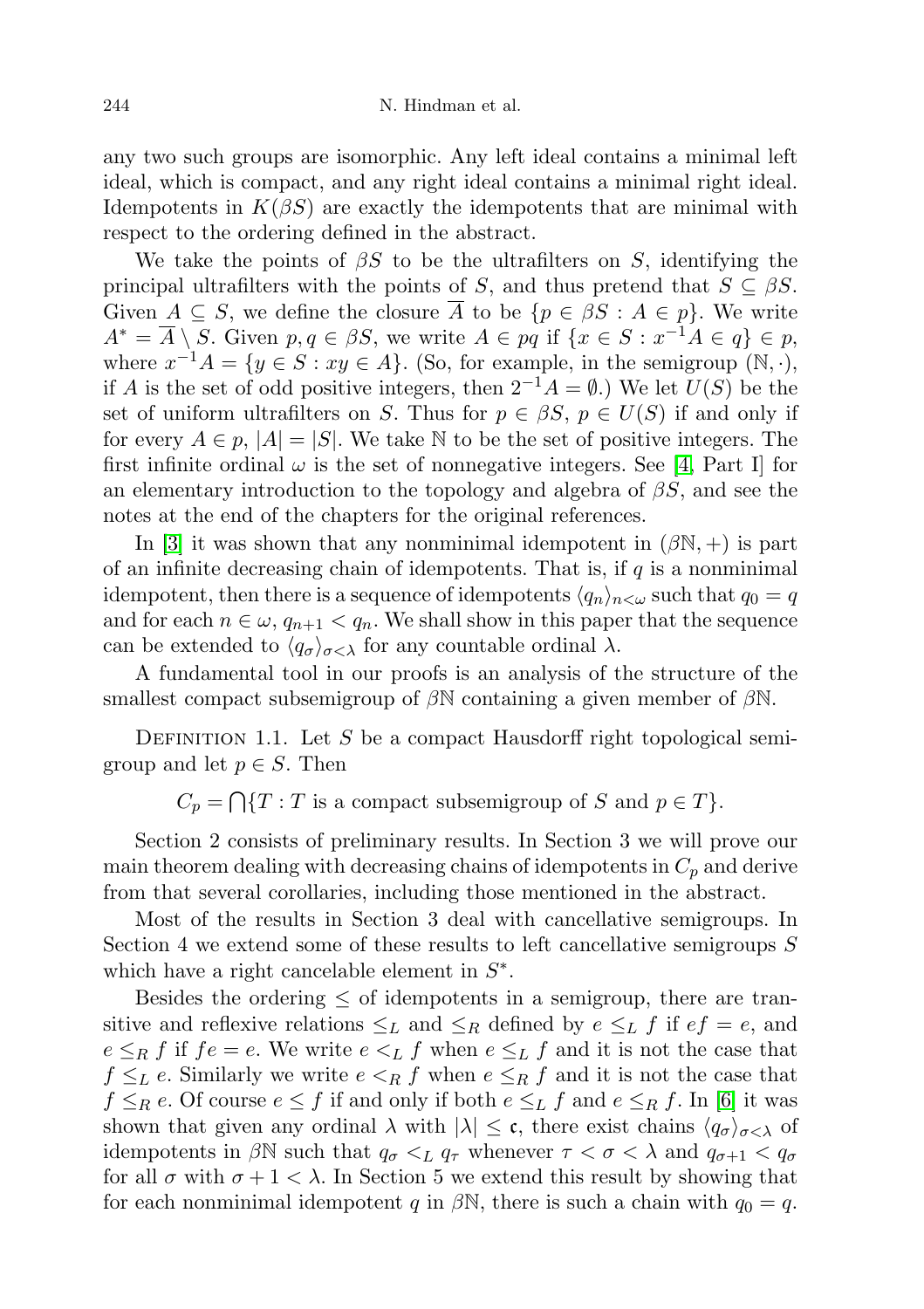**2. Preliminary results.** Given a semigroup  $(S, \cdot)$  with identity we will denote the identity of  $S$  by 1. Unless otherwise specified, we take the operation on  $\mathbb N$  and  $\mathbb Z$  to be addition.

Some of our proofs depend on the existence of elements in the closure of the set of idempotents in a given minimal right ideal of  $\beta\mathbb{N}$  that are right cancelable in  $\beta$ N. The following lemma guarantees their existence.

<span id="page-2-0"></span>LEMMA 2.1. Let R be a minimal right ideal of  $\beta N$ . There is an injective sequence  $\langle q_n \rangle_{n=1}^{\infty}$  of idempotents in R such that, if p is an accumulation point of  $\langle q_n \rangle_{n=1}^{\infty}$ , then  $p \notin \mathbb{Z}^* + \mathbb{Z}^*$ . In particular any accumulation point of  $\langle q_n \rangle_{n=1}^{\infty}$  is right cancelable in  $\beta \mathbb{Z}$ .

*Proof.* This is [\[5,](#page-18-4) Lemma 3.8].  $\blacksquare$ 

DEFINITION 2.2. If S is a semigroup, then  $E(S)$  is the set of idempotents in S.

The following lemma is well known among aficionados. In its proof we use, for the first of many times in this paper, the fact that if  $p$  is an idempotent in a semigroup S, then  $p$  is a right identity for  $Sp$  and a left identity for pS. (If  $q = ap$ , then  $qp = app = ap = q$ .)

<span id="page-2-2"></span>LEMMA 2.3. Let  $S$  and  $T$  be compact Hausdorff right topological semigroups, let  $h : S \to T$  be a continuous surjective homomorphism.

- (1) If  $q_1$  is an idempotent in T, then there exists  $p_1 \in E(S)$  such that  $h(p_1) = q_1.$
- (2) If  $q_1$  and  $q_2$  are idempotents in T such that  $q_2 < q_1$  and  $p_1 \in E(S)$ such that  $h(p_1) = q_1$ , then there exists  $p_2 \in E(S)$  such that  $h(p_2) =$  $q_2$  and  $p_2 < p_1$ .

*Proof.* (1) Since  $h^{-1}[\{q_1\}]$  is a compact subsemigroup of S, it has an idempotent.

(2) Assume that  $p_1 \in E(S)$  is such that  $h(p_1) = q_1$ . If  $x \in h^{-1}[\{q_2\}]$ , then  $h(xp_1) = q_2q_1 = q_2$  so  $xp_1 \in h^{-1}[\{q_2\}] \cap Sp_1$  and consequently  $h^{-1}[\{q_2\}] \cap Sp_1$ is a compact subsemigroup of S. Pick an idempotent  $g \in h^{-1}[\lbrace q_2 \rbrace] \cap Sp_1$  and let  $p_2 = p_1g$ . Then  $gp_1 = g$  so  $p_2p_1 = p_2$ ,  $p_2p_2 = p_1gp_1 = p_1gg = p_1g = p_2$ , and  $p_1p_2 = p_1p_1g = p_1g = p_2$ .

<span id="page-2-1"></span>Lemma 2.4. Let S be a compact Hausdorff right topological semigroup and let R be a minimal right ideal of S. If  $x \in \text{cl } E(R)$ , then for all  $u \in C_x$ and all  $v \in R$ ,  $uv = v$ .

*Proof.* If  $p \in E(R)$ , then  $R = pS$ , so for all  $v \in R$ ,  $pv = v$ . Thus, given  $v \in R$ ,  $\rho_v$  is constantly equal to v on  $E(R)$  so  $xv = v$ . Hence

$$
\{u \in S : (\forall v \in R)(uv = v)\}\
$$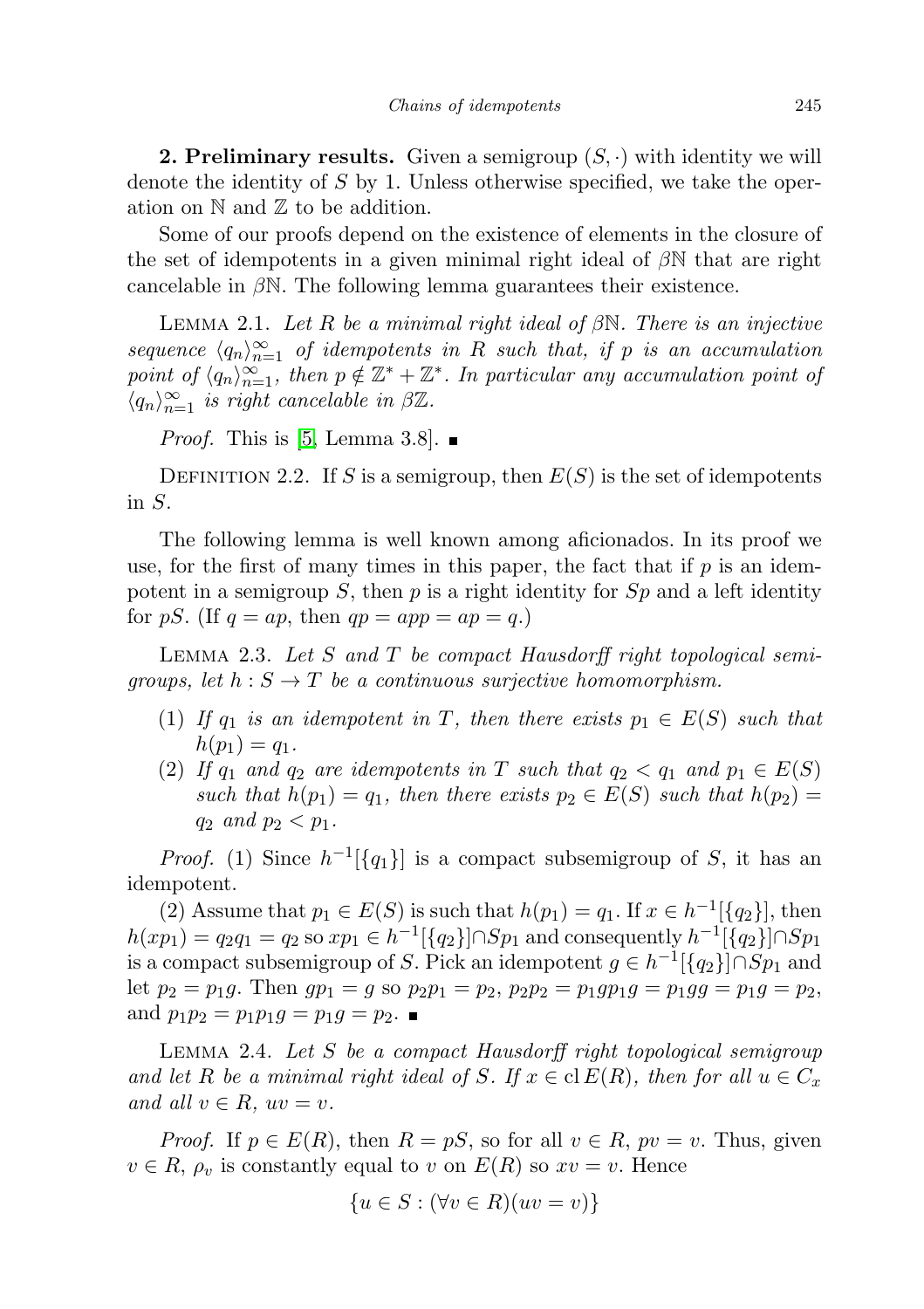is a compact subsemigroup of  $S$  with  $x$  as a member which therefore contains  $C_x$ .

Of course, in any semigroup S, an element x is right cancelable if  $\rho_x$  is injective.

DEFINITION 2.5. Let S be an infinite semigroup with identity and let  $p \in S^*$ .

- (a) p is weakly right cancelable if there is no  $q \in \beta S \setminus \{1\}$  such that  $p = qp$ .
- (b) p is thin if there is a function  $M : S \to p$  such that  $xM(x) \cap yM(y)$  $=\emptyset$  whenever x and y are distinct members of S.
- (c) p is strongly discrete if p is thin,  $p \in U(S)$ , and for each  $x \in S$ , the restriction of  $\lambda_x$  to  $M(x)$  is injective.

Note that if  $p = qp$ , then  $1p = 1qp$ , so if p is right cancelable, then it is weakly right cancelable.

<span id="page-3-0"></span>LEMMA 2.6. Let S be a countable semigroup with identity and let  $p \in S^*$ . If p is right cancelable in  $\beta S$ , then p is thin. If in addition S is left cancellative, then p is strongly discrete.

*Proof.* By [\[4,](#page-18-1) Theorem 8.7] we see that for all  $A \subseteq S$ , there exists  $B \subseteq S$ such that  $A = \{x \in S : x^{-1}B \in p\}$ . Enumerate S as  $\langle x_n \rangle_{n=1}^{\infty}$ . For each  $n \in \mathbb{N}$ , pick  $B_n \subseteq S$  such that  $\{x_n\} = \{x \in S : x^{-1}B_n \in p\}$ . Let  $M(x_1) = x_1^{-1}B_1$ . For  $n > 1$ , let  $M(x_n) = x_n^{-1}B_n \setminus \bigcup_{t=1}^{n-1} x_n^{-1}B_t$ . If  $t < n$ , then  $x_tM(x_t) \subseteq B_t$ and  $x_n M(x_n) \cap B_t = \emptyset$ .

<span id="page-3-1"></span>LEMMA 2.7. Let S be an infinite semigroup with identity and let  $p \in S^*$ .

- (1) If p is thin, then p is right cancelable in  $\beta S$ .
- (2) If p is weakly right cancelable and S is a countable group, then p is strongly discrete.

*Proof.* (1) Let  $M : S \to p$  be as guaranteed by the definition of thin. Let q and r be distinct members of  $\beta S$  and pick  $Q \in q$  and  $R \in r$  such that  $Q \cap R = \emptyset$ . Let  $A = \bigcup_{x \in Q} xM(x)$  and let  $B = \bigcup_{x \in R} xM(x)$ . Then  $A \in qp$ ,  $B \in rp$ , and  $A \cap B = \emptyset$ .

(2) By [\[4,](#page-18-1) Theorem 8.18], p is right cancelable in  $\beta S$  so Lemma [2.6](#page-3-0) applies.  $\blacksquare$ 

DEFINITION 2.8. Let  $\kappa$  be an infinite cardinal.

- (a)  $H_{\kappa} = \bigoplus_{\sigma < \kappa} \mathbb{Z}_2$ .
- (b) For  $\gamma < \kappa$ , let  $H_{\kappa,\gamma} = \{x \in H_{\kappa} : (\forall \sigma < \gamma)(x(\sigma) = 0)\}.$
- (c)  $\mathbb{H}_{\kappa} = \bigcap_{\gamma < \kappa} \mathrm{cl}_{\beta H_{\kappa}}(H_{\kappa,\gamma} \setminus \{0\}).$

The set  $\mathbb{H} \subseteq \beta \mathbb{N}$  is defined by  $\mathbb{H} = \bigcap_{n \in \mathbb{N}} cl(2^n \mathbb{N})$ . By [\[4,](#page-18-1) Theorem 6.27],  $\mathbb H$  is topologically and algebraically isomorphic to  $\mathbb H_{\omega}$ . (When we say that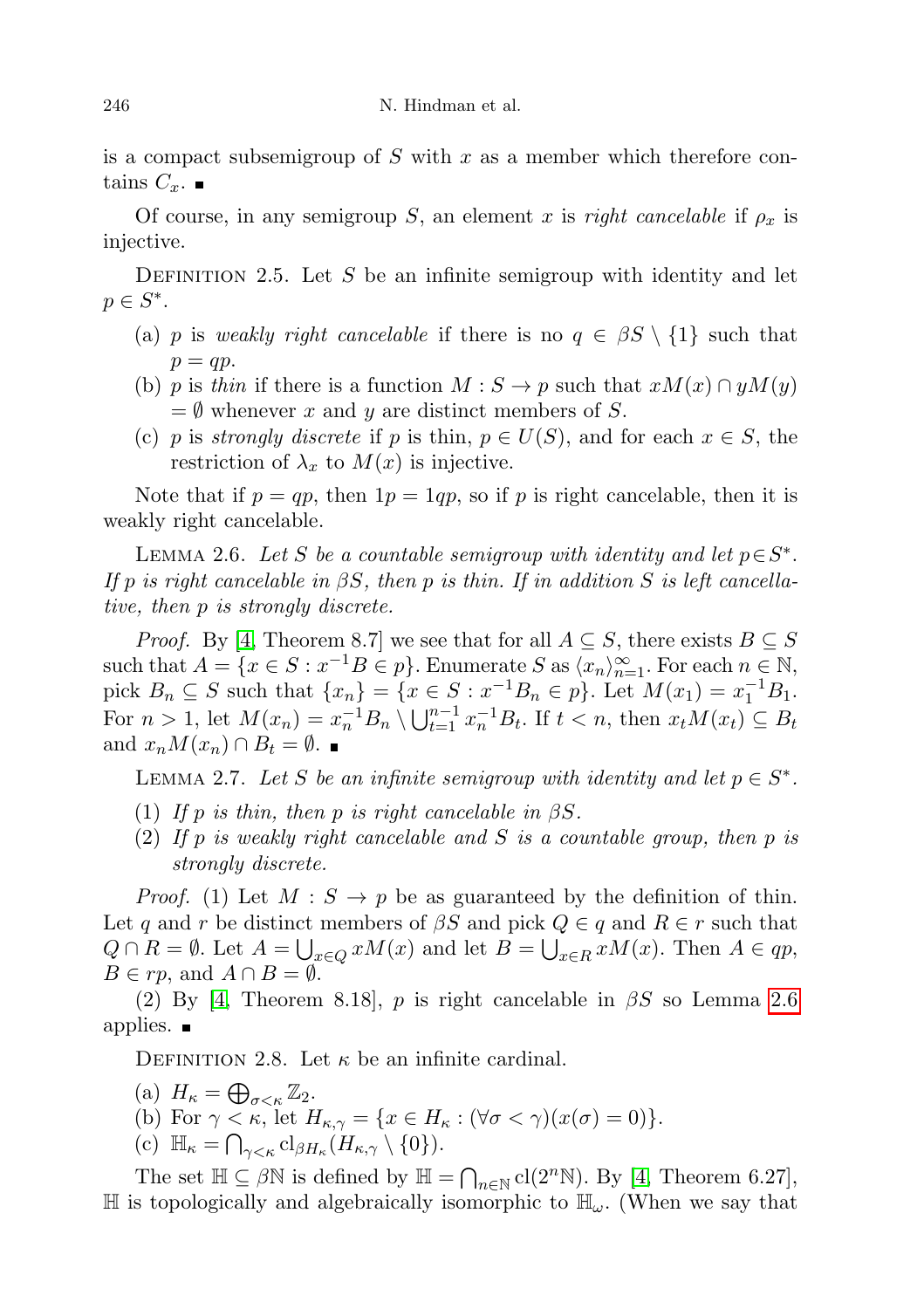sets in right topological semigroups are "topologically and algebraically isomorphic" we mean that there is a function taking one to the other which is both an isomorphism and a homeomorphism.)

<span id="page-4-1"></span>LEMMA 2.9. Let  $\kappa$  be an infinite cardinal and let  $p \in \mathbb{H}_{\kappa}$ . The following statements are equivalent:

- (1) p is right cancelable in  $\beta H_{\kappa}$ .
- (2) p is weakly right cancelable.
- $(3)$  p is thin.

*Proof.* That  $(1)$  implies  $(2)$  is trivial and that  $(3)$  implies  $(1)$  follows from Lemma [2.7\(](#page-3-1)1).

To see that  $(2)$  implies  $(3)$ , assume that p is weakly right cancelable. We note first that  $H_{\kappa} + p$  is discrete. Indeed, if  $a \in H_{\kappa}$  and

$$
a + p \in \mathrm{cl}\{b + p : b \in H_{\kappa} \setminus \{a\}\} = (\beta H_{\kappa} \setminus \{a\}) + p,
$$

then pick  $q \in \beta H_{\kappa} \setminus \{a\}$  such that  $a + p = q + p$ . Then  $p = -a + q + p$ , and  $-a+q \neq 0$ . (If  $q \in H_{\kappa}$  this is immediate, and if  $q \in H_{\kappa}^*$ , then  $-a+q \in H_{\kappa}^*$ by [\[4,](#page-18-1) Corollary 4.33].)

The rest of the argument may be taken verbatim from the proof that (5) implies (6) in [\[8,](#page-18-5) Theorem 11.2].  $\blacksquare$ 

<span id="page-4-0"></span>LEMMA 2.10. Let S be an infinite semigroup with identity and let  $p \in S^*$ be strongly discrete. There is a compact subsemigroup  $T_p$  of  $\beta S$  with  $p \in T_p$ such that

- (1) for all  $x \in \beta S \setminus (T_p \cup \{1\}), (xT_p) \cap T_p = \emptyset$ , and
- (2) there is a continuous homomorphism  $\pi_p : T_p \to \beta \mathbb{N}$  with  $\pi_p(p) = 1$ .

*Proof.* Let  $\mathcal{T}[p]$  be the largest topology on S with respect to which p converges to 1 and  $\lambda_a$  is continuous for each  $a \in S$ . Let

 $T_p = \{q \in S^* : q \text{ converges to } 1 \text{ with respect to } \mathcal{T}[p] \}.$ 

By [\[8,](#page-18-5) Lemma 7.1],  $T_p$  is a compact subsemigroup of  $S^*$ . To verify conclusion (1) suppose we have  $x \in \beta S \setminus (T_p \cup \{1\})$  and  $q \in T_p$  such that  $xq \in T_p$ . By [\[8,](#page-18-5) Theorem 4.18],  $\mathcal{T}[p]$  is zero-dimensional and Hausdorff. Since  $x \notin$  $T_p \cup \{1\}$ , x does not converge to 1 with respect to  $\mathcal{T}[p]$  and thus there is a neighborhood U of 1 such that  $U \notin x$ . Since  $\mathcal{T}[p]$  is zero-dimensional, we may assume U is clopen with respect to  $\mathcal{T}[p]$ . Let  $W = S \setminus U$ . Then  $W \in \mathcal{x}$ . We claim that  $\text{cl}_{\beta S}(W)q \subseteq \text{cl}_{\beta S}(W)$ , for which it suffices that  $Wq \subseteq \text{cl}_{\beta S}(W)$ , so let  $a \in W$ . Then W is a neighborhood of  $a = \lambda_a(1)$  and  $\lambda_a$  is continuous with respect to  $\mathcal{T}[p]$ , so pick a neighborhood V of 1 such that  $aV \subseteq W$ . Then  $V \in q$  and  $V \subseteq a^{-1}W$  so  $a^{-1}W \in q$  and thus  $aq \in \text{cl}_{\beta S}(W)$  as claimed. We thus infer that  $xq \in \text{cl}_{\beta S}(W)$  so  $U \notin xq$  and thus  $xq \notin T_p$ .

Conclusion (2) holds by [\[8,](#page-18-5) Theorem 7.29].  $\blacksquare$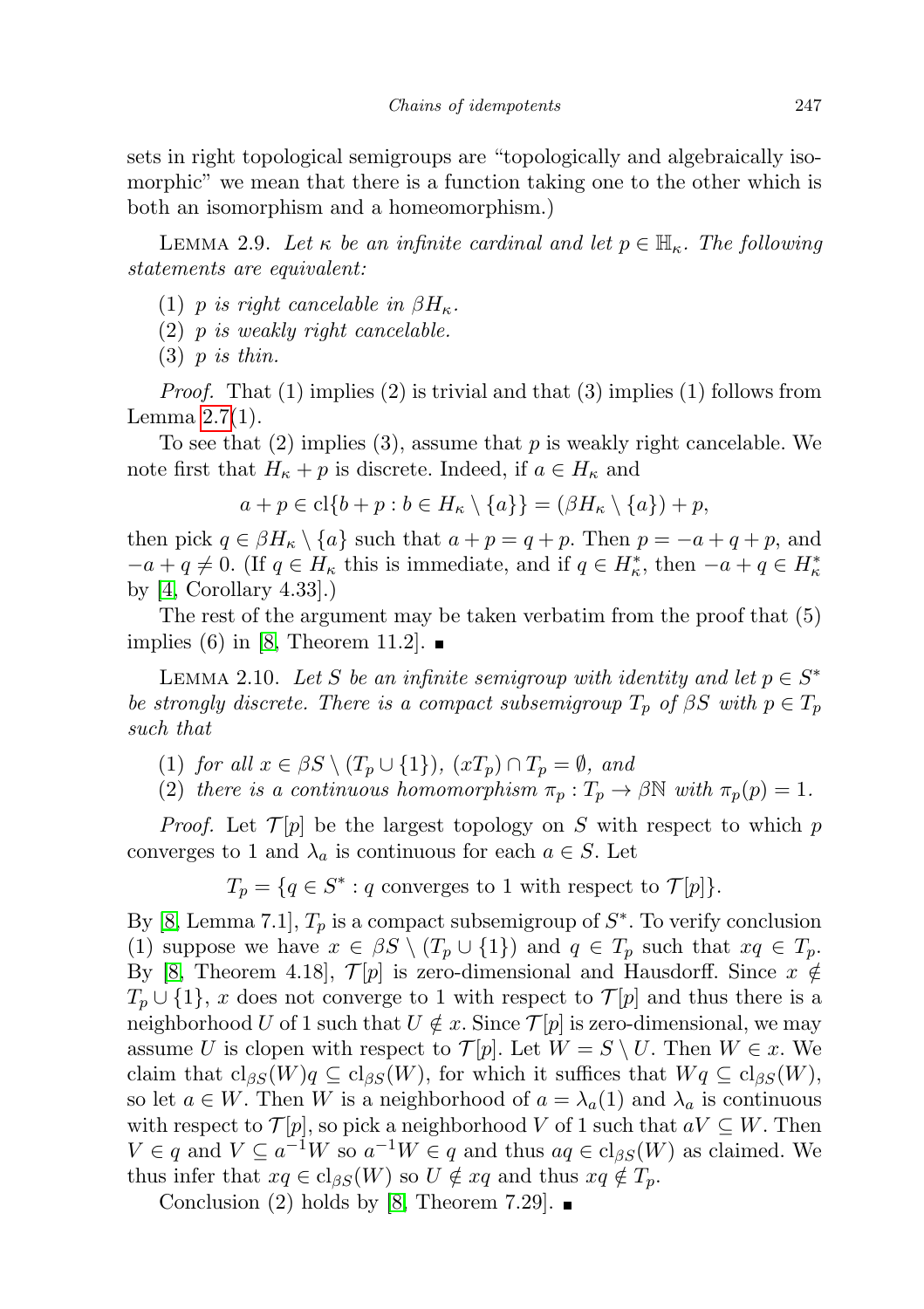Notice that, since  $T_p$  is a compact subsemigroup of  $\beta S$  and  $p \in T_p$ , we have  $C_p \subseteq T_p$ .

DEFINITION 2.11. Let S be an infinite semigroup with identity and let  $p \in S^*$  be strongly discrete. Then  $h_p$  is the restriction of  $\pi_p$  to  $C_p$ .

If  $n \in \mathbb{N}$  and q is the sum of p with itself n times, then  $h_p(p) = n$ . Therefore  $\mathbb{N} \subseteq h_p[C_p]$  and consequently  $h_p[C_p] = \beta \mathbb{N}$ . Observe also that the function  $h_p$  is completely determined by the fact that  $h_p(p) = 1$ . To see this, let  $g: C_p \to \beta \mathbb{N}$  be a continuous homomorphism with  $g(p) = 1$ . Then  $\{x \in C_p : g(x) = h_p(x)\}\$ is a compact subsemigroup of  $C_p$  with p as a member and is therefore equal to  $C_p$ .

<span id="page-5-0"></span>LEMMA 2.12. Let S be an infinite semigroup with identity and let  $p \in S^*$ be strongly discrete. If  $x \in C_p$  and  $h_p(x)$  is right cancelable in  $\beta \mathbb{N}$ , then x is weakly right cancelable.

*Proof.* Suppose not and pick  $u \in \beta S \setminus \{1\}$  such that  $x = ux$ . Then  $x \in (uT_p) \cap T_p$ , so by Lemma [2.10\(](#page-4-0)1),  $u \in T_p \cup \{1\}$  and since  $u \neq 1$ ,  $u \in T_p$ . Thus  $h_p(x) = \pi_p(u) + \pi_p(x) = \pi_p(u) + h_p(x)$ . By [\[4,](#page-18-1) Corollary 8.2] (since  $1+h_p(x)=1+\pi_p(u)+h_p(x)$  we have  $\pi_p(u)\in \mathbb{N}^*$ . But then, by [\[4,](#page-18-1) Theorem 8.18,  $h_p(x)$  is not right cancelable in  $\beta N$ .

<span id="page-5-1"></span>LEMMA 2.13. Let S be an infinite semigroup with identity, let  $p \in S^*$ be strongly discrete, and let q be an idempotent in  $C_p$  such that  $h_p(q) \notin$  $K(\beta\mathbb{N})$ . There exists  $s \in C_p q$  which is weakly right cancelable such that  $h_p[C_s] \cap K(\beta \mathbb{N}) = \emptyset.$ 

*Proof.* By [\[4,](#page-18-1) Theorem 6.56], choose  $y \in \beta \mathbb{N}$  such that  $y + h_p(q)$  is right cancelable in  $\beta \mathbb{Z}$ . Pick  $x \in C_p$  such that  $h_p(x) = y$  and let  $s = xq$ . Then  $h_p(s) = y + h_p(q)$ , so by Lemma [2.12,](#page-5-0) s is weakly right cancelable. By [\[4,](#page-18-1) Theorem 8.57],  $C_{h_p(s)} \cap K(\beta \mathbb{Z}) = \emptyset$ . By [4, Exercise 4.3.8],  $K(\beta \mathbb{Z}) =$  $K(\beta \mathbb{N}) \cup -K(\beta \mathbb{N}),$  so  $C_{h_p(s)} \cap K(\beta \mathbb{N}) = \emptyset$ . Since  $h_p^{-1}[C_{h_p(s)}]$  is a compact subsemigroup containing s, we have  $h_p[C_s] \subseteq C_{h_p(s)}$ .

<span id="page-5-2"></span>LEMMA 2.14. Let S be an infinite semigroup with identity, let  $p \in S^*$ be strongly discrete, and let R be a minimal right ideal of  $C_p$ . There exists  $s \in \text{cl } E(R)$  which is weakly right cancelable.

*Proof.* By [\[4,](#page-18-1) Exercise 1.7.3],  $h_p[R]$  is a minimal right ideal of  $\beta\mathbb{N}$ , so by Lemma [2.1,](#page-2-0) there is an injective sequence  $\langle q_n \rangle_{n=1}^{\infty}$  of idempotents in  $h_p[R]$ all of whose limit points are right cancelable in  $\beta \mathbb{Z}$ . We claim that for each  $n \in \mathbb{N}$  there is an idempotent  $u_n \in R$  such that  $h_p(u_n) = q_n$ . To see this, let  $n \in \mathbb{N}$ . Then  $\beta \mathbb{N} + q_n$  is a minimal left ideal of  $\beta \mathbb{N}$ , so  $h_p^{-1}[\beta \mathbb{N} + q_n]$  is a left ideal of  $C_p$  which contains a minimal left ideal L. Let  $u_n$  be the identity of  $R \cap L$ . Then  $h_p(u_n)$  is an idempotent in  $h_p[R] \cap (\beta \mathbb{N} + q_n)$ , whose only idempotent is  $q_n$ . Let s be a limit point of  $\langle u_n \rangle_{n=1}^{\infty}$ . Then  $h_p(s)$  is a limit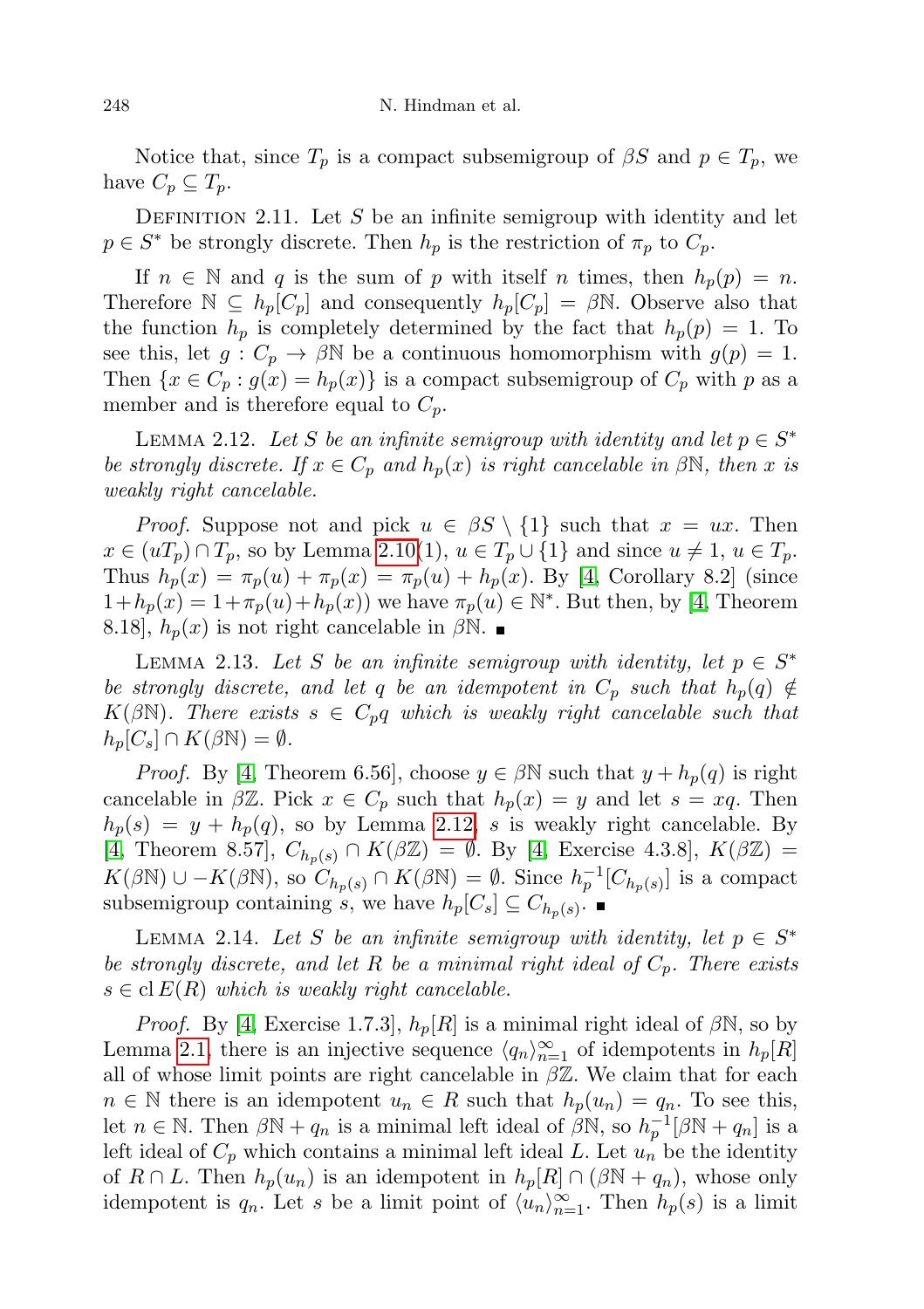point of  $\langle q_n \rangle_{n=1}^{\infty}$  so it is right cancelable in  $\beta \mathbb{Z}$ . Thus by Lemma [2.12,](#page-5-0) s is weakly right cancelable in  $\beta S$ .

<span id="page-6-0"></span>LEMMA 2.15. Let S be an infinite semigroup with identity, let q be an idempotent in  $S^*$ , let  $s \in \beta Sq$  be strongly discrete, let  $\lambda$  be an ordinal, and let  $\langle u_{\sigma}\rangle_{\sigma<\lambda}$  be a strictly decreasing sequence of idempotents in  $C_s$ . For each  $\sigma \langle \lambda \rangle$ , let  $v_{\sigma} = qu_{\sigma}$ . Then  $\langle v_{\sigma} \rangle_{\sigma \langle \lambda}$  is a strictly decreasing sequence of *idempotents with*  $v_0 \leq q$ .

*Proof.* Note that  $C_s \subseteq \beta Sq$ , so for each  $\sigma < \lambda$ ,  $u_{\sigma} = u_{\sigma} q$ . Given  $\sigma < \lambda$ , we have  $v_{\sigma}v_{\sigma} = qu_{\sigma}qu_{\sigma} = qu_{\sigma}u_{\sigma} = qu_{\sigma} = v_{\sigma}$ . Now let  $\sigma < \tau < \lambda$ . Then  $v_{\sigma}v_{\tau} = qu_{\sigma}qu_{\tau} = qu_{\sigma}u_{\tau} = qu_{\tau} = v_{\tau}$  and  $v_{\tau}v_{\sigma} = qu_{\tau}qu_{\sigma} = qu_{\tau}u_{\sigma}$  $qu_{\tau} = v_{\tau}$ , so  $v_{\tau} \leq v_{\sigma}$ . We claim that  $v_{\sigma} \neq v_{\tau}$ . Suppose instead  $v_{\sigma} = v_{\tau}$ . Now  $C_s s \cup \{s\}$  is a compact semigroup with s as a member, so  $C_s \subseteq C_s s \cup \{s\} \subseteq C_s$ hence  $C_s = C_s s \cup \{s\}$ . Since  $u_{\sigma}$  and  $u_{\tau}$  are idempotents, neither is equal to s, so pick  $x_{\sigma}$  and  $x_{\tau}$  in  $C_s$  such that  $u_{\sigma} = x_{\sigma} s$  and  $u_{\tau} = x_{\tau} s$ . Since  $s \in \beta Sq$ , pick  $r \in \beta S$  such that  $s = rq$ . Now  $qx_\tau rq = qx_\tau s = qu_\tau = v_\tau = v_\sigma = qx_\sigma rq$ , so  $x_{\sigma} r q x_{\tau} r q = x_{\sigma} r q x_{\sigma} r q$ . That is,  $u_{\sigma} u_{\tau} = u_{\sigma} u_{\sigma}$ , so  $u_{\tau} = u_{\sigma}$ , a contradiction.

## 3. Long strictly decreasing chains

DEFINITION 3.1. Let S be an infinite semigroup with identity and let  $p \in S^*$ . Then p is hereditarily strongly discrete if p is strongly discrete and every  $s \in C_p$  which is weakly right cancelable is also strongly discrete.

Notice that by Lemma [2.7\(](#page-3-1)2), if S is a countable group and  $p \in S^*$  is strongly discrete, then  $p$  is hereditarily strongly discrete.

<span id="page-6-2"></span>LEMMA 3.2. Let  $\kappa$  be an infinite cardinal and let  $p \in \mathbb{H}_{\kappa}$  be strongly discrete. Then  $C_p \subseteq U(H_\kappa)$  and p is hereditarily strongly discrete.

*Proof.* Trivially  $\mathbb{H}_{\kappa}$  is a compact subsemigroup of  $\beta H_{\kappa}$ , and by [\[4,](#page-18-1) Lemma 6.34.3,  $U(H_{\kappa})$  is a compact subsemigroup (in fact an ideal) of  $\beta H_{\kappa}$ . Since  $p \in U(H_{\kappa})$  by the definition of strongly discrete, we infer that  $\mathbb{H}_{\kappa} \cap U(H_{\kappa})$ is a compact semigroup with p as a member, so  $C_p \subseteq \mathbb{H}_{\kappa} \cap U(H_{\kappa}).$ 

To see that p is hereditarily strongly discrete, let  $s \in C_p$  be weakly right cancelable. By Lemma [2.9,](#page-4-1) s is thin. But also  $C_p \subseteq \mathbb{H}_{\kappa} \cap U(H_{\kappa}),$  so  $s \in U(H_{\kappa})$ , and (since  $H_{\kappa}$  is cancellative) s is strongly discrete.

DEFINITION 3.3. Let S be an infinite semigroup with identity and let  $\lambda$  be an ordinal.  $P(\lambda)$  is the following statement: *Given any hereditarily* strongly discrete  $p \in S^*$  and any idempotent  $q \in C_p \setminus h_p^{-1}[K(\beta \mathbb{N})]$ , there is a strictly decreasing chain  $\langle q_{\sigma} \rangle_{\sigma < \lambda}$  of idempotents in  $C_p \setminus h_p^{-1}[K(\beta \mathbb{N})]$  such that  $q_0 = q$ .

<span id="page-6-1"></span>LEMMA 3.4. Let S be an infinite semigroup with identity and let  $\lambda > 0$ be an ordinal. Then  $P(\lambda) \Rightarrow P(\lambda + 1)$ .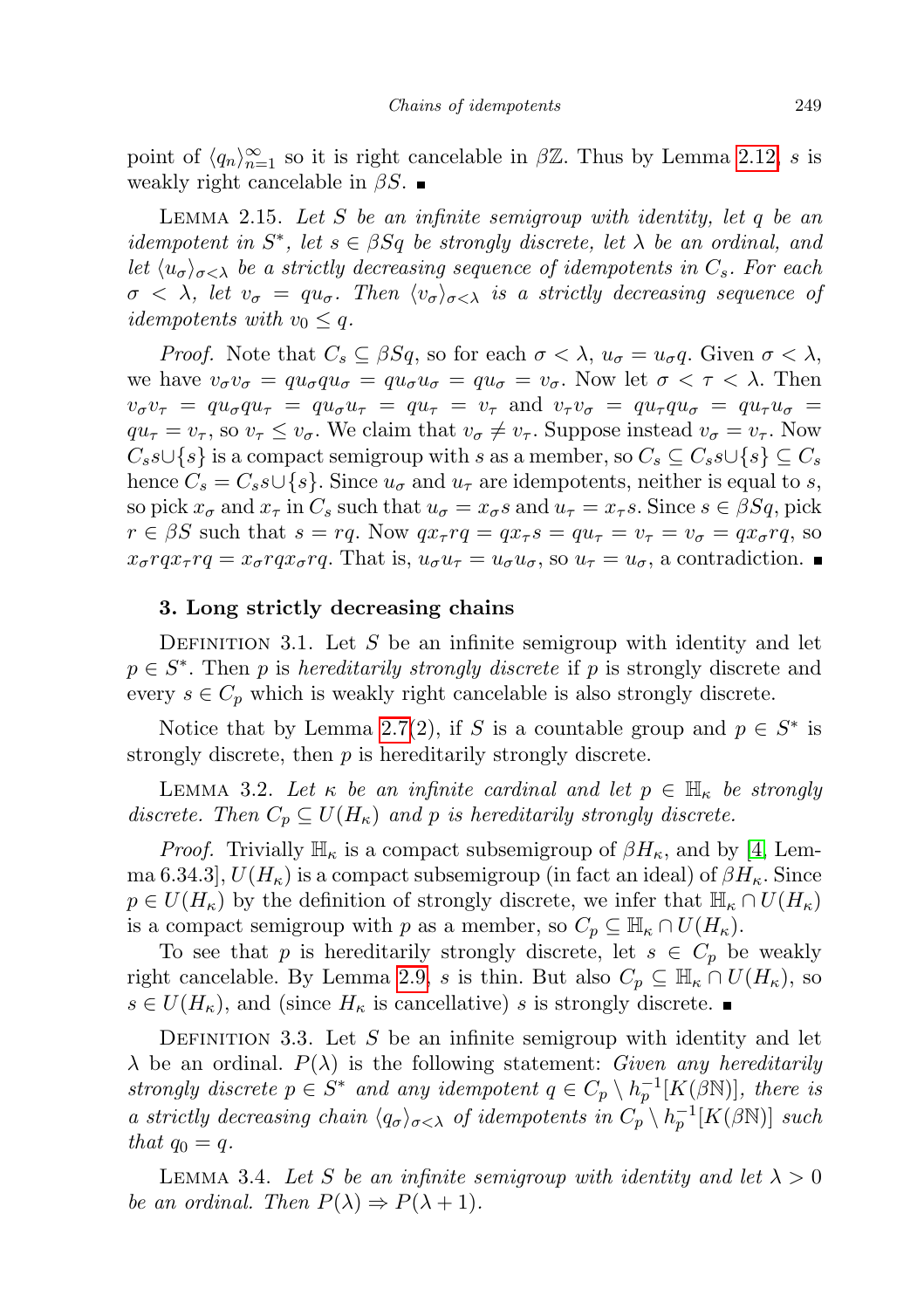*Proof.* Assume  $P(\lambda)$ . Let  $p \in S^*$  be hereditarily strongly discrete and let q be an idempotent in  $C_p \setminus h_p^{-1}[K(\beta \mathbb{N})]$ . By Lemma [2.13](#page-5-1) pick  $s \in C_p q$ which is weakly right cancelable in  $\beta S$  such that  $h_p[C_s] \cap K(\beta \mathbb{N}) = \emptyset$ . Since  $s \in C_p$ , s is strongly discrete. Let R be a minimal right ideal of  $C_s$ . By Lemma [2.14](#page-5-2) pick  $t \in \text{cl } E(R)$  which is weakly right cancelable. Note that  $C_t \subseteq C_s \subseteq \beta Sq$ . By Lemma [2.4](#page-2-1) we deduce that for all  $u \in C_t$  and all  $v \in R$ ,  $uv = v$ . Pick any idempotent w in  $C_t \setminus h_t^{-1}[K(\beta N)]$  and choose a strictly decreasing chain  $\langle u_{\sigma} \rangle_{\sigma < \lambda}$  of idempotents in  $C_t \setminus h_t^{-1}[K(\beta N)]$  with  $u_0 = w$ . (We will not use the fact that  $u_0 = w$ .)

If  $\sigma < \tau < \lambda$ , then  $u_{\tau} = u_{\tau} u_{\sigma} \in C_s u_{\sigma}$ , so  $\langle C_s u_{\sigma} \rangle_{\sigma < \lambda}$  is a nested sequence of closed left ideals of  $C_s$ , hence we may pick a minimal left ideal L of  $C_s$ with  $L \subseteq \bigcap_{\sigma < \lambda} C_s u_{\sigma}$ . Let  $u_{\lambda}$  be the identity of  $R \cap L$ . Let  $\sigma < \lambda$ . We have  $u_{\lambda} \in C_s u_{\sigma}$ , so  $u_{\lambda} = u_{\lambda} u_{\sigma}$ . Also  $u_{\sigma} \in C_t$  and  $u_{\lambda} \in R$ , so  $u_{\lambda} = u_{\sigma} u_{\lambda}$  and thus  $u_{\lambda} \leq u_{\sigma}$ . We need to show that  $u_{\sigma} \neq u_{\lambda}$ . (Of course, if  $\lambda$  is a limit ordinal, this is immediate. But our proof does not depend on  $\lambda$  being a successor.) We shall show that  $u_{\sigma} \notin R$ . So suppose instead that  $u_{\sigma} \in R$ . Then  $u_{\sigma} \in C_t \cap R$ , so  $\emptyset \neq C_t \cap R \subseteq C_t \cap K(C_s)$ , and thus by [\[4,](#page-18-1) Theorem 1.65],  $K(C_t) = C_t \cap K(C_s)$ , so  $u_{\sigma} \in K(C_t)$ . But then  $h_t(u_{\sigma}) \in K(\beta \mathbb{N})$ , a contradiction. We have thus established that  $\langle u_{\sigma} \rangle_{\sigma \leq \lambda}$  is a strictly decreasing chain of idempotents in  $C_s$ . Recall that  $s \in C_p q$ , so pick  $r \in C_p$  such that  $s = rq$ .

Now for each  $\sigma \leq \lambda$ , let  $v_{\sigma} = qu_{\sigma}$ . By Lemma [2.15](#page-6-0) we see that  $\langle v_{\sigma} \rangle_{\sigma \leq \lambda}$ is a strictly decreasing chain of idempotents in  $C_p$ .

Suppose there is some  $\sigma \leq \lambda$  such that  $h_p(v_\sigma) \in K(\beta \mathbb{N})$ . Then  $su_\sigma \in C_s$ and  $su_{\sigma} = rqu_{\sigma} = rv_{\sigma}$ , so  $h_p(rv_{\sigma}) = h_p(r) + h_p(v_{\sigma}) \in K(\beta \mathbb{N})$ , contradicting the fact that  $h_p[C_s] \cap K(\beta \mathbb{N}) = \emptyset$ .

Note that  $v_0 \leq q$ . If  $v_0 = q$ , then we are done, so assume  $v_0 < q$  and replace  $v_0$  by q.

The following is the main result of this paper. Recall that  $h_p$  is surjective and therefore there are idempotents in  $C_p \setminus h_p^{-1}[K(\beta \mathbb{N})]$ .

<span id="page-7-0"></span>THEOREM 3.5. Let S be an infinite semigroup with identity and let  $\lambda > 0$ be a countable ordinal. Given any hereditarily strongly discrete  $p \in S^*$  and any idempotent  $q \in C_p \setminus h_p^{-1}[K(\beta \mathbb{N})]$ , there is a strictly decreasing chain  $\langle q_{\sigma} \rangle_{\sigma < \lambda}$  of idempotents in  $C_p \setminus h_p^{-1}[K(\beta \mathbb{N})]$  such that  $q_0 = q$ .

*Proof.* We prove by induction that  $P(\lambda)$  holds. If  $\lambda = 1$ , let  $q_0 = q$ . So assume that  $\lambda > 1$  and  $P(\alpha)$  holds for all  $\alpha$  with  $0 < \alpha < \lambda$ . If  $\lambda$  is a successor, then  $P(\lambda)$  holds by Lemma [3.4,](#page-6-1) so assume that  $\lambda$  is a limit ordinal. Pick a strictly increasing sequence  $\langle \alpha_n \rangle_{n \leq \omega}$  of ordinals with  $\alpha_0 > 0$ such that  $\lambda = \sup{\alpha_n : n < \omega}$ . Let  $p \in S^*$  be hereditarily strongly discrete and let q be an idempotent in  $C_p \setminus h_p^{-1}[K(\beta N)]$ . By  $P(\alpha_0 + 1)$  pick a strictly decreasing chain  $\langle q_{\sigma} \rangle_{\sigma \le \alpha_0}$  in  $C_p \setminus h_p^{-1}[K(\beta \mathbb{N})]$  such that  $q_0 = q$ .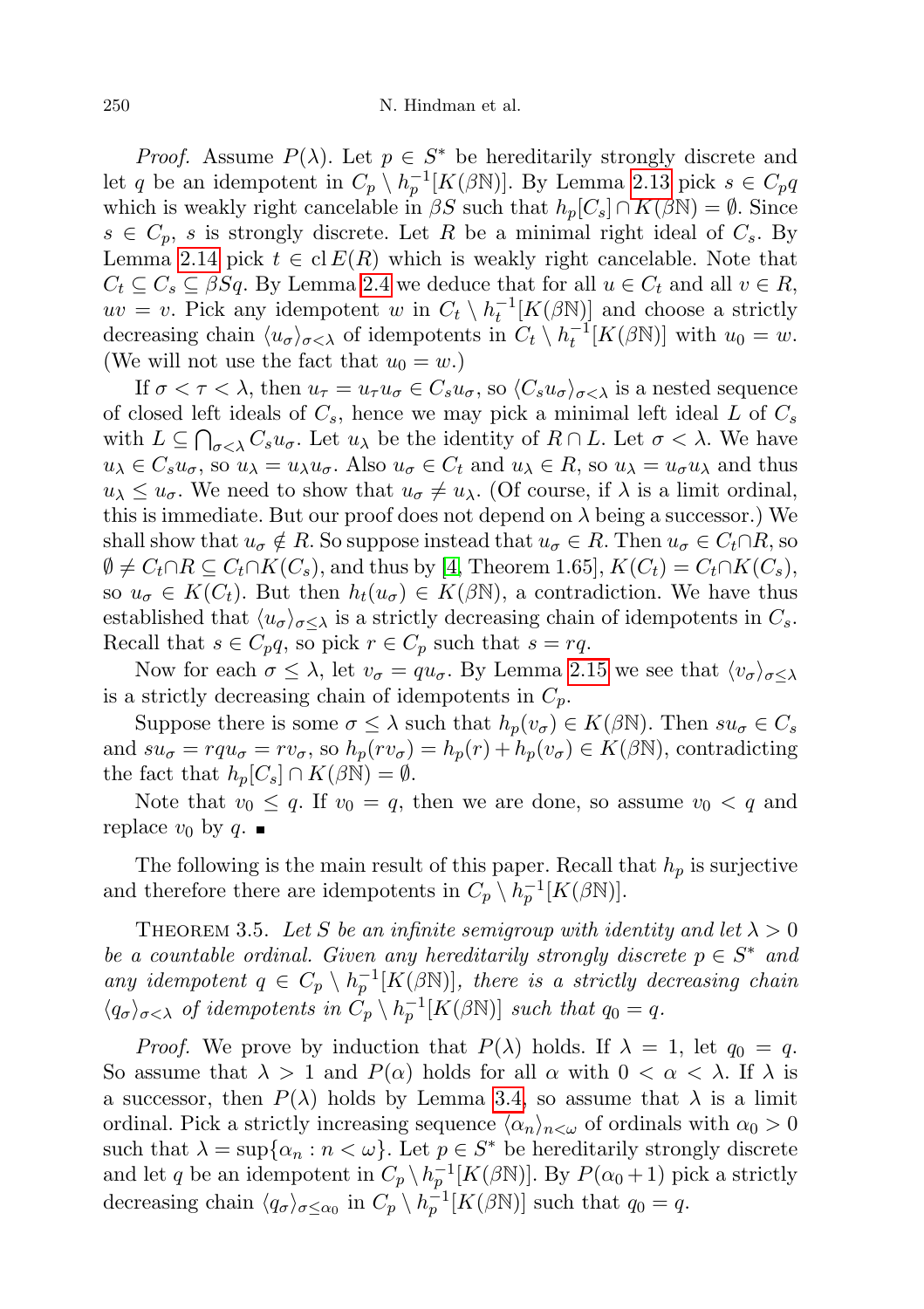Now let  $n < \omega$  and assume we have chosen  $\langle q_{\sigma} \rangle_{\sigma \leq \alpha_n}$ . Let  $\delta$  be the ordinal such that  $\alpha_{n+1} = \alpha_n + \delta$ . By  $P(\delta+1)$ , pick a strictly decreasing chain  $\langle r_{\sigma} \rangle_{\sigma < \delta}$ in  $C_p \setminus h_p^{-1}[K(\beta \mathbb{N})]$  such that  $r_0 = q_{\alpha_n}$ . For  $0 < \tau \leq \delta$ , let  $q_{\alpha_n + \tau} = r_{\tau}$ .

<span id="page-8-0"></span>COROLLARY 3.6. Let G be a countably infinite group and let  $\lambda > 0$  be a countable ordinal. Given any  $p \in G^*$  which is right cancelable in  $\beta G$  and any idempotent  $q \in C_p \setminus h_p^{-1}[K(\beta \mathbb{N})]$ , there is a strictly decreasing chain of idempotents  $\langle q_{\sigma} \rangle_{\sigma < \lambda}$  in  $C_p \setminus h_p^{-1}[K(\beta \mathbb{N})]$  such that  $q_0 = q$ .

*Proof.* Let  $p \in G^*$  be right cancelable in  $\beta G$ . As we have already re-marked, p is hereditarily strongly discrete. So Theorem [3.5](#page-7-0) applies.  $\blacksquare$ 

<span id="page-8-2"></span>COROLLARY 3.7. Let  $\kappa$  be an infinite cardinal and let  $\lambda > 0$  be a countable ordinal. Given any strongly discrete  $p \in \mathbb{H}_{\kappa}$ , and any idempotent  $q \in$  $C_p \setminus h_p^{-1}[K(\beta\mathbb{N})]$ , there is a strictly decreasing chain of idempotents  $\langle q_\sigma \rangle_{\sigma < \lambda}$ in  $C_p \setminus h_p^{-1}[K(\beta \mathbb{N})]$  such that  $q_0 = q$ . This chain of idempotents is contained in  $U(H_{\kappa}) \cap \mathbb{H}_{\kappa}$ .

*Proof.* Let  $p \in \mathbb{H}_{\kappa}$  be strongly discrete. By Lemma [3.2,](#page-6-2) p is hereditarily strongly discrete. So Theorem [3.5](#page-7-0) applies. Since  $C_p \subseteq U(H_\kappa) \cap \mathbb{H}_\kappa$ , the final conclusion holds.

Of course minimal idempotents by definition do not have any idempotents below them. We now show that for any subsemigroup of a countably infinite group, any nonminimal idempotent has long chains of idempotents below it.

<span id="page-8-3"></span>COROLLARY 3.8. Let G be a countably infinite group, let  $\lambda > 0$  be a countable ordinal, and let  $S$  be an infinite subsemigroup of  $G$ . For every nonminimal idempotent  $q \in S^*$ , there is a strictly decreasing chain  $\langle v_{\sigma} \rangle_{\sigma < \lambda}$ of idempotents in  $S^*$  such that  $v_0 = q$ .

*Proof.* By [\[4,](#page-18-1) Theorem 6.56] pick  $r \in S^*$  such that  $s = rq$  is right cancelable in  $\beta G$ . By Lemma [2.7\(](#page-3-1)2), s is strongly discrete. Since  $\beta N$  has nonminimal idempotents and  $h_s[C_s] = \beta N$ , by Lemma [2.3](#page-2-2) there is an idempotent  $t \in C_s \setminus h_s^{-1}[K(\beta \mathbb{N})]$ . By Corollary [3.6](#page-8-0) pick a strictly decreasing sequence  $\langle u_{\sigma}\rangle_{\sigma<\alpha}$  of idempotents in  $C_s$ . For each  $\sigma<\lambda$ , let  $v_{\sigma}=qu_{\sigma}$ . By Lemma [2.15,](#page-6-0)  $\langle v_{\sigma} \rangle_{\sigma < \alpha}$  is a strictly decreasing sequence of idempotents with  $v_0 \leq q$ . If  $v_0 \neq q$ , replace  $v_0$  by  $q$ .

<span id="page-8-1"></span>LEMMA 3.9. There is a strongly discrete  $p \in \mathbb{H}_{\kappa}$ .

*Proof.* For each  $\alpha < \kappa$  let  $a_{\alpha}$  be the characteristic function of  $\{\alpha\}$ , and for each  $\gamma < \kappa$  let

$$
A_{\gamma} = \{a_{\alpha} : \gamma \leq \alpha < \kappa\}.
$$

By [\[4,](#page-18-1) Corollary 3.14] pick  $p \in U(H_{\kappa})$  such that  $\{A_{\gamma} : \gamma < \kappa\} \subseteq p$ . Since for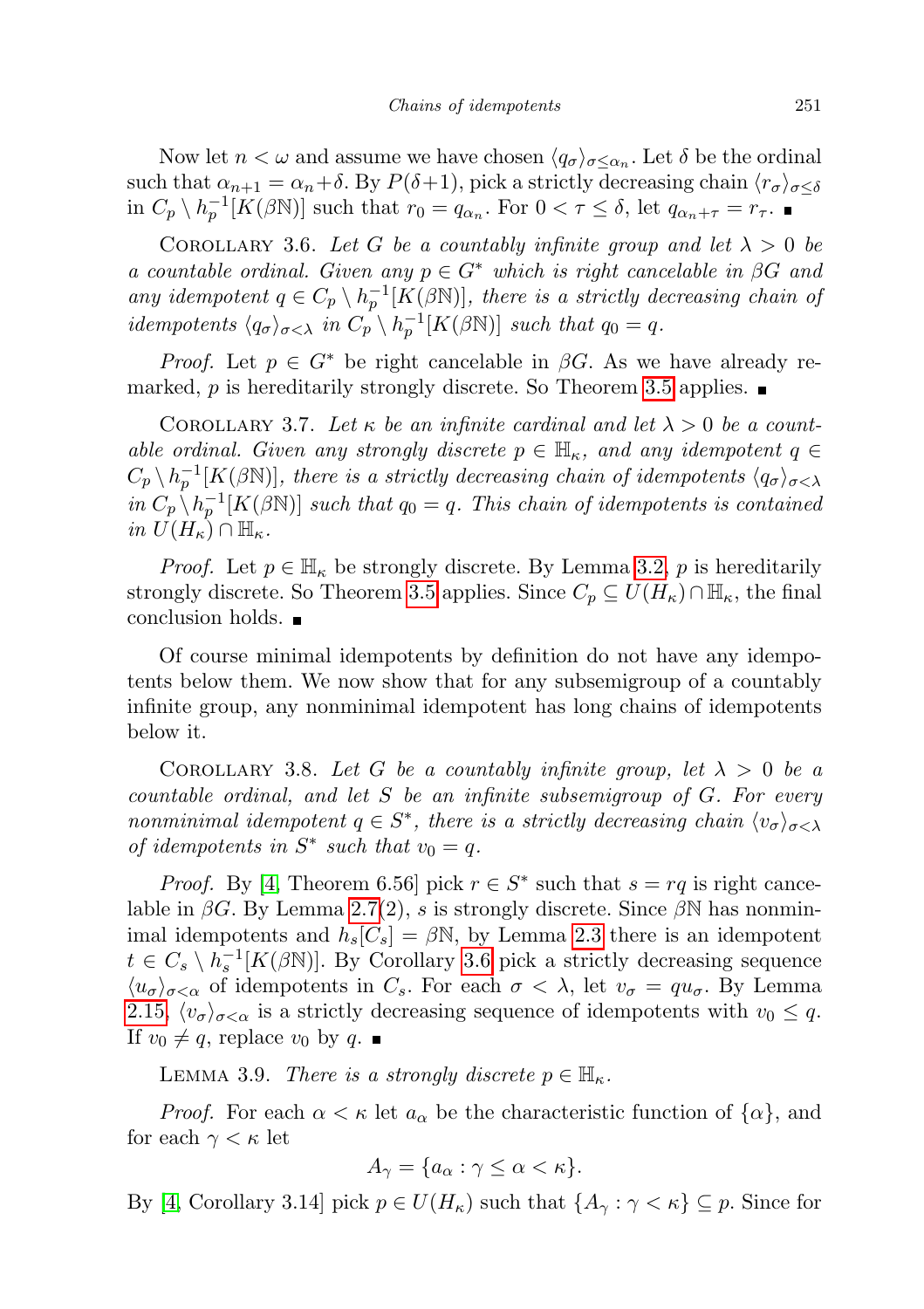each  $\gamma$ ,  $A_{\gamma} \subseteq H_{\kappa,\gamma}$ , we have  $p \in \mathbb{H}_{\kappa}$ . For  $x \in H_{\kappa} \setminus \{0\}$ , let  $\phi(x) = \max\{\sigma : x(\sigma) \neq 0\}$ 

and let  $\phi(0) = -1$ . Define  $M : H_{\kappa} \to p$  by  $M(x) = A_{\phi(x)+1}$ . Now let  $x \neq y$ in  $H_{\kappa}$ . We claim that  $(x + M(x)) \cap (y + M(y)) = \emptyset$ . Suppose  $z = x + a_{\alpha} =$  $y + a_{\delta}$  where  $a_{\alpha} \in M(x)$  and  $a_{\delta} \in M(y)$ . Then  $\alpha = \phi(z) = \delta$ , so  $x = y$ , a contradiction.

COROLLARY 3.10. Let S be an infinite cancellative semigroup with identity and let  $\lambda$  be a countable ordinal. There is a strictly decreasing chain  $\langle v_{\sigma} \rangle_{\sigma < \lambda}$  of idempotents in  $U(S)$ .

*Proof.* Let  $\kappa = |S|$ . By [\[6,](#page-18-3) Theorem 2.7],  $S^*$  contains a copy of  $\mathbb{H}_{\kappa}$ . The proof of that theorem produces a subset  $T$  of  $S$  and a bijective function  $\theta: T \to H_{\kappa}$  with continuous extension  $\theta: cl_{\beta S} T \to \beta H_{\kappa}$ . The restriction of  $\theta$ to  $\widetilde{\theta}^{-1}[\mathbb{H}_{\kappa}]$  is a homeomorphism and an isomorphism. And  $\widetilde{\theta}[U(T)] = U(H_{\kappa}).$ 

By Lemma [3.9](#page-8-1) pick a strongly discrete member p of  $\mathbb{H}_{\kappa}$ . Since  $\beta\mathbb{N}$  has nonminimal idempotents and  $h_p[C_p] = \beta \mathbb{N}$ , by Lemma [2.3](#page-2-2) there is an idempotent  $q \in C_p \setminus h_p^{-1}[K(\beta\mathbb{N})]$ , so by Corollary [3.7](#page-8-2) the copy of  $\mathbb{H}_{\kappa}$  contains a strictly decreasing chain  $\langle v_{\sigma} \rangle_{\sigma < \lambda}$  of idempotents which is contained in  $U(S)$ .

The following, which answers [\[6,](#page-18-3) Question 3.19], is not an immediate consequence of Corollary [3.6](#page-8-0) because there are points  $p \in \mathbb{N}^*$  that are right cancelable in  $\beta\mathbb{N}$  but not right cancelable in  $\beta\mathbb{Z}$ . (See [\[4,](#page-18-1) Example 8.29].)

COROLLARY 3.11. Given any  $p \in \mathbb{N}^*$  which is right cancelable in  $\beta \mathbb{N}$ and any countable ordinal  $\lambda$ , there is a strictly decreasing chain  $\langle q_{\sigma}\rangle_{\sigma<\lambda}$  of *idempotents in*  $C_p$ .

*Proof.* By Theorem [4.10](#page-14-0) below (or [\[4,](#page-18-1) Exercise 8.5.1(6)]) there is an element  $q \in \text{cl}\{2^n : n \in \mathbb{N}\}\$  such that  $C_q$  is isomorphic to  $C_p$ . By [\[4,](#page-18-1) Theorem 8.28], q is right cancelable in  $\beta \mathbb{Z}$ . By Lemma [2.6,](#page-3-0) q is strongly discrete, and so by Theorem [3.5,](#page-7-0) there is a strictly decreasing chain  $\langle q_{\sigma} \rangle_{\sigma < \lambda}$  of idempotents in  $C_q$ .

Note that the number of decreasing chains headed by a given nonminimal q is vast. By [\[4,](#page-18-1) Theorem 6.56], there are  $2^c$  choices of  $r \in \beta \mathbb{N}$  for which  $r+q$ is right cancelable in  $\beta \mathbb{Z}$  and, for any two different choices  $r_1$  and  $r_2$  among these, the left ideals  $\beta N+r_1+q$  and  $\beta N+r_2+q$  are disjoint. So, in defining decreasing chains  $\langle q_n \rangle_{n < \omega}$  with  $q_0 = q$ , one has  $2^c$  choices for  $q_1$ . For each of these, there are  $2^c$  choices for  $q_2$ , and so on. The chains defined by these choices never intersect, except at q.

We conclude this section by establishing that one can get long chains of idempotents while weakening the cancellation hypotheses on S. Given a set X, we write  $\mathcal{P}_f(X)$  for the set of finite nonempty subsets of X.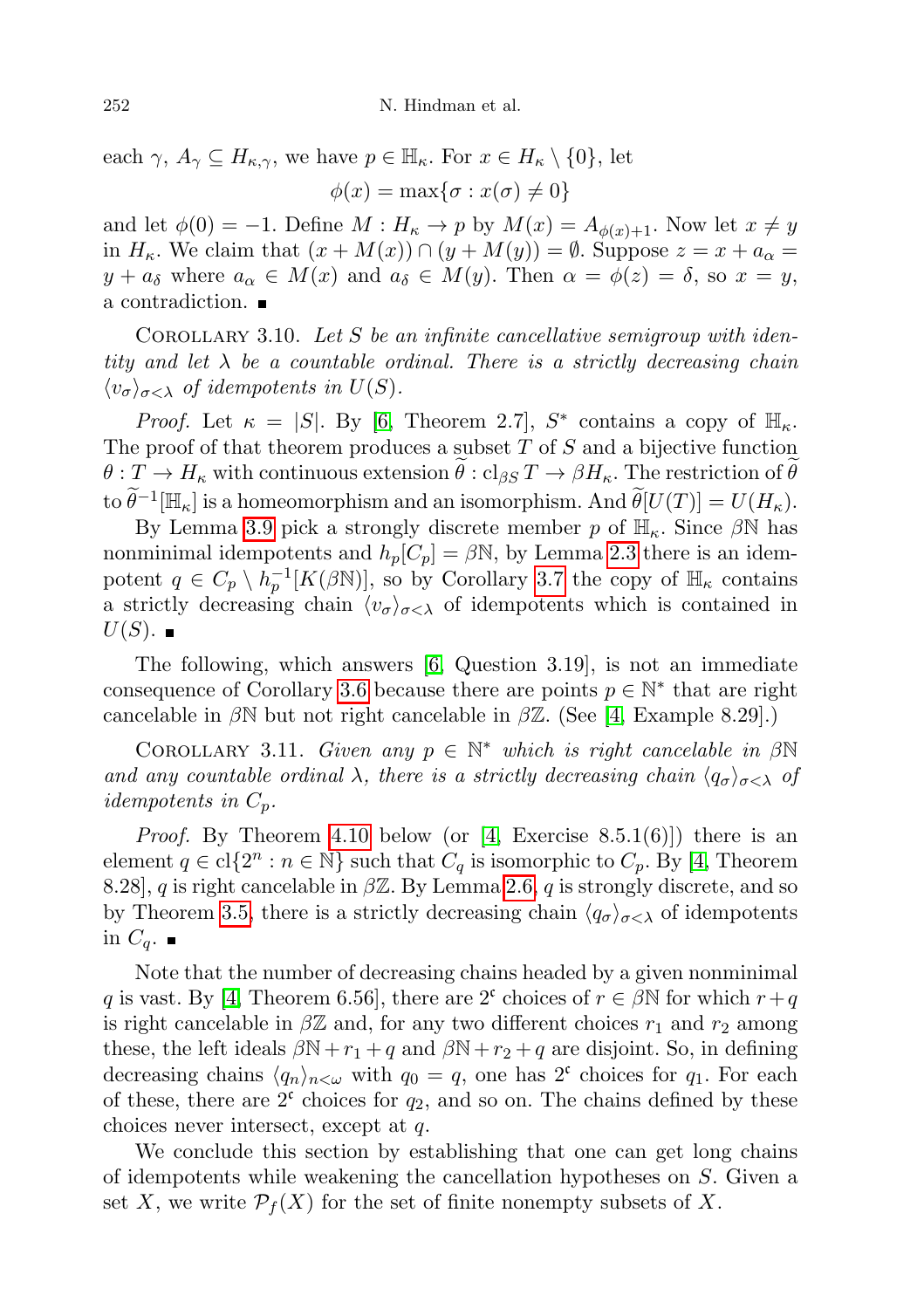DEFINITION 3.12. Let  $(S, \cdot)$  be a semigroup and let  $\langle x_n \rangle_{n=1}^{\infty}$  be a sequence in S.

(a) Let  $m \in \mathbb{N}$ . Then

$$
\text{FP}(\langle x_n \rangle_{n=m}^{\infty}) = \Big\{ \prod_{t \in F} x_t : F \in \mathcal{P}_f(\mathbb{N}) \text{ and } \min F \ge m \Big\},\
$$

where the products are taken in increasing order of indices.

(b) The sequence  $\langle x_n \rangle_{n=1}^{\infty}$  has distinct finite products if whenever F and H are distinct members of  $\mathcal{P}_f(\mathbb{N}), \prod_{t \in F} x_t \neq \prod_{t \in H} x_t$ .

<span id="page-10-0"></span>LEMMA 3.13. Let S be a semigroup and let  $\langle x_n \rangle_{n=1}^{\infty}$  be a sequence in S with distinct finite products. Then  $\bigcap_{m=1}^{\infty} \overline{\text{FP}(\langle x_n\rangle_{n=m}^{\infty})}$  is topologically and algebraically isomorphic to H.

*Proof.* See [\[4,](#page-18-1) Theorem 6.27].  $\blacksquare$ 

Recall that semigroup S is *weakly left cancellative* provided that for each  $a, b \in S$ ,  $\{c \in S : ac = b\}$  is finite.

<span id="page-10-1"></span>LEMMA 3.14. Let  $S$  be an infinite right cancellative and weakly left cancellative semigroup. There is a sequence  $\langle x_n \rangle_{n=1}^{\infty}$  in S which has distinct finite products.

*Proof.* This is a consequence of [\[4,](#page-18-1) Lemma 6.31].  $\blacksquare$ 

COROLLARY 3.15. Let S be an infinite right cancellative and weakly left cancellative semigroup and let  $\lambda > 0$  be a countable ordinal. Then  $\beta S$  contains a decreasing chain  $\langle q_{\sigma} \rangle_{\sigma < \lambda}$  of idempotents.

*Proof.* By [\[4,](#page-18-1) Lemma 6.8] all of the idempotents in  $\beta\mathbb{N}$  are in H. By Lemmas [3.13](#page-10-0) and [3.14,](#page-10-1) S contains a copy of  $H$ . By Corollary [3.8,](#page-8-3)  $H$  contains a decreasing chain  $\langle q_{\sigma} \rangle_{\sigma < \lambda}$  of idempotents.

4. Countable left cancellative semigroups. In this section we show that some of our earlier results can be extended to countable semigroups S for which only left cancellation is assumed, provided there is a right cancelable element of  $S^*$ . Theorems [4.10](#page-14-0) and [4.12](#page-14-1) extend [\[4,](#page-18-1) Theorem 8.62] and [\[4,](#page-18-1) Theorem 8.57] respectively, wherein the hypothesis on  $S$  was that it is a countable group. We observe that any right cancelable element of  $S^*$  is a strongly discrete ultrafilter by Lemma [2.6,](#page-3-0) so that the results of [\[8,](#page-18-5) §4.3] apply to it. However, the results of this section have self-contained proofs.

There are left cancellative semigroups S for which there are no right cancelable elements in  $S^*$ . For example, if S is a right zero semigroup, then  $\beta S$  is also a right zero semigroup and it contains no right cancelable elements if  $|S| > 1$ . So we begin by pointing out that it is quite easy to find examples of countable left cancellative semigroups  $S$  for which  $S^*$  does contain right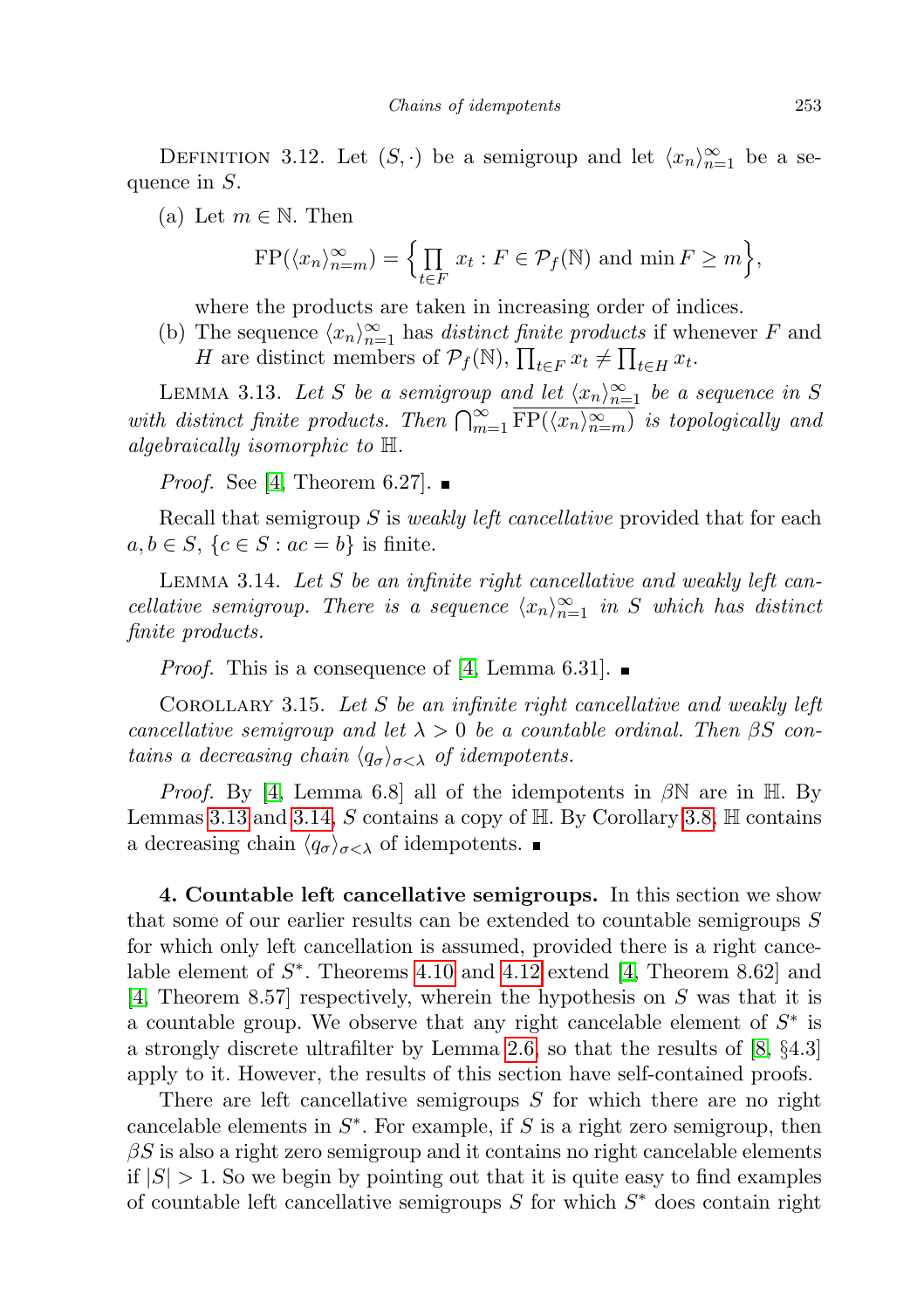cancelable elements. One example of a left cancellative semigroup which is not right cancellative but in which  $S^*$  has right cancelable elements is the ordinal  $\omega \cdot \omega$  under ordinal addition. But that is not an especially interesting example, since the only right cancelable elements of  $S^*$  are in  $\omega^*$ . (If  $\{\sigma \leq \omega\}$  $\omega \cdot \omega : \omega \leq \sigma$   $\in$  p, then  $1 + p = 2 + p$ .

THEOREM 4.1. There exist a countable left cancellative semigroup  $S$  with identity which is not right cancellative and an infinite subset A of S such that every  $p \in A^*$  is right cancelable in  $\beta S$ .

*Proof.* Let S be the set of all strictly increasing  $f : \mathbb{N} \to \mathbb{N}$  with the property that there exist  $m \in \mathbb{N}$  and  $k \in \omega$  such that for all  $t \geq m$ ,  $f(t)$  $= k + t$ . Let the operation on S be composition. It is routine to verify that S is closed under composition. Further, since its members are injective, S is left cancellative. It is not right cancellative (though it is weakly right cancellative). For example, let  $f(t) = t + 1$  for all t, let  $g(1) = 1$ ,  $h(1) = 2$ , and  $g(t) = h(t) = t + 1$  for all  $t > 1$ . Then  $g \circ f = h \circ f$ .

For each  $f \in S$ , let  $k(f)$  be the number such that  $f(t) = k(f) + t$  for all sufficiently large t and let  $m(f) = \min\{t : f(t) = k(f) + t\}$ . For  $n \in \mathbb{N}$ , define  $h_n \in S$  by

$$
h_n(t) = \begin{cases} t & \text{if } t < n, \\ 1 + t & \text{if } t \ge n. \end{cases}
$$

Let  $A = \{h_n : n \in \mathbb{N}\}\$ and let  $p \in A^*$ . To see that p is right cancelable in βS, let q and r be distinct members of βS and suppose that  $q \circ p = r \circ p$ . (As usual, we denote the operation in  $\beta S$  by the same symbol used to denote the operation on S.) Pick disjoint subsets B and C of S such that  $B \in q$ and  $C \in r$ . By [\[4,](#page-18-1) Theorem 4.15],  $\{f \circ h_n : f \in B \text{ and } n > m(f)\} \in$  $q \circ p$  and  $\{g \circ h_n : g \in C \text{ and } n > m(g)\}\in q \circ p$ , so the intersection is nonempty. Pick  $f \in B$ ,  $g \in C$ ,  $n > m(f)$ , and  $l > m(g)$  such that  $f \circ h_n = g \circ h_l$ . Now if  $t \ge \max\{n, l\}$ , then  $f(h_n(t)) = f(t+1) = k(f) + t + 1$ and  $g(h_l(t)) = g(t + 1) = k(g) + t + 1$ , so  $k(f) = k(g)$ . We claim next that  $n = l$ , so suppose instead without loss of generality that  $n < l$ . Then  $f(h_n(n)) = f(n+1) = k(f) + n + 1$  while  $g(h_l(n)) = g(n) \leq k(g) + n$ , a contradiction.

Now, if  $t < n$ , then  $f(t) = f(h_n(t)) = g(h_n(t)) = g(t)$ . And, if  $t > n$ , then  $f(t) = f(h_n(t-1)) = g(h_n(t-1)) = g(t)$ . Finally,  $f(n) = k(f) + n$  $k(g) + n = g(n)$ , so  $f = g$ , a contradiction.

For the rest of this section we will fix a countable left cancellative semigroup S with identity 1 and  $p \in S^*$  which is right cancelable in  $\beta S$ . We begin a construction in S based on a similar construction for countable groups in [\[4,](#page-18-1) Section 8.5]. We assume that we have enumerated S as  $\langle s_n \rangle_{n=1}^{\infty}$  with  $s_1 = 1$ . For  $s, t \in S$  we write  $s \prec t$  if and only if  $s = s_i$ ,  $t = s_j$ , and  $i < j$ .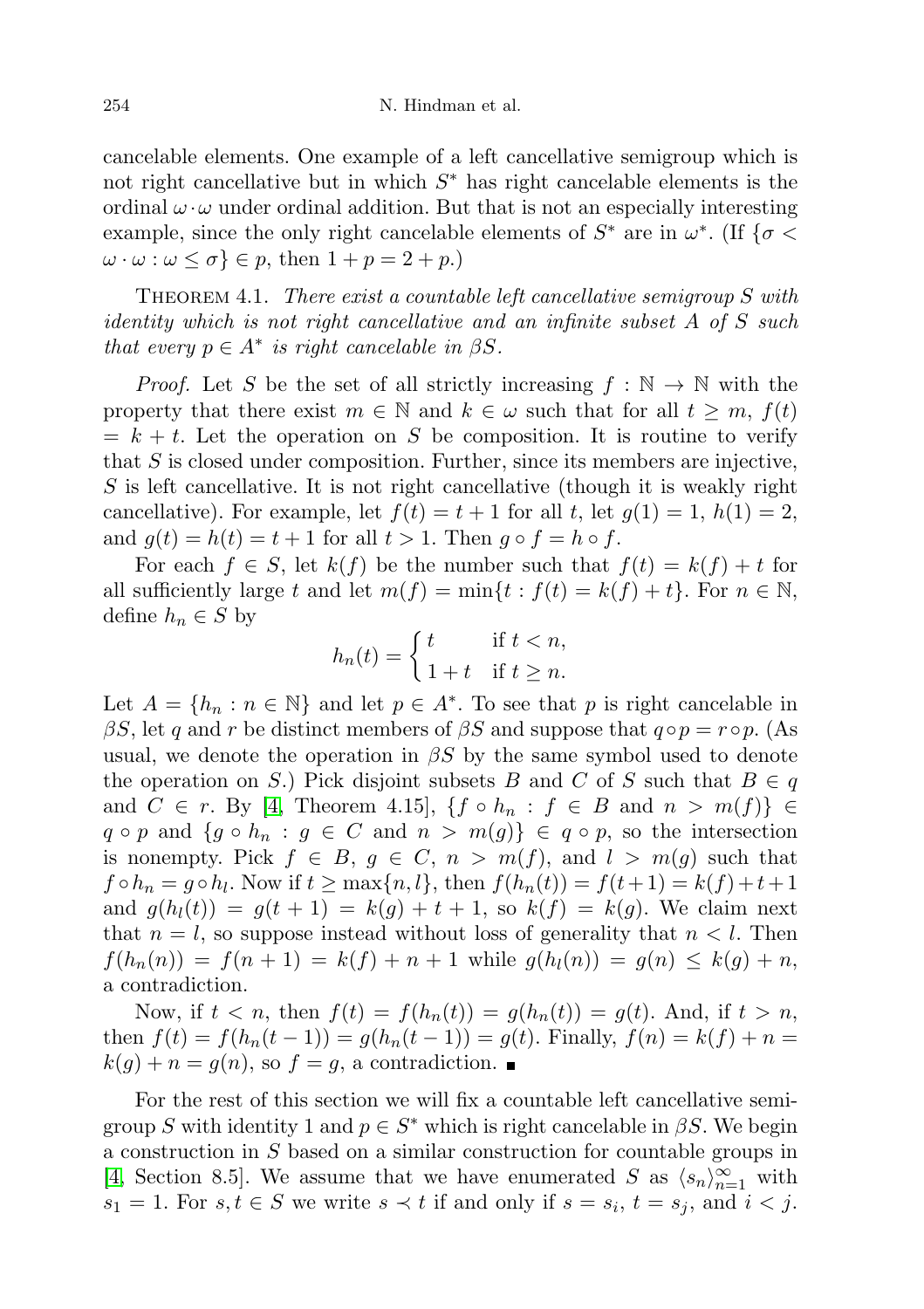Of course,  $s \preceq t$  means  $s \prec t$  or  $s = t$ . When we write  $\text{FP}(\{t \in S : t \preceq b\})$ we mean all products of the form  $t_1 \cdots t_m$  such that  $t_1 \prec \cdots \prec t_m \preceq b$ .

DEFINITION 4.2. M is a strongly discrete function for p if  $M : S \to p$ ,  $1 \notin M(x)$  for any x, and whenever x and y are distinct members of S, then  $xM(x) \cap yM(y) = \emptyset.$ 

Note that by Lemma [2.6,](#page-3-0)  $p$  is strongly discrete, so there exists a strongly discrete function for p. We do not fix a particular strongly discrete function for p because we will use two such functions in the proof of Theorem [4.12.](#page-14-1)

DEFINITION 4.3. Let M be a strongly discrete function for p, let  $k \in \mathbb{N}$ , and let  $\langle b_1, \ldots, b_k \rangle \in M(1)^k$ . Then  $x \in S$  is the M-product of  $\langle b_1, \ldots, b_k \rangle$  if

- (i)  $x = b_1 \cdots b_k$ ,
- (ii) if  $1 \leq i < j \leq k$ , then  $b_i \prec b_j$ , and
- (iii) if  $i \in \{2, ..., k\}$  and  $s \in \text{FP}(\{t \in S : t \le b_{i-1}\})$ , then  $b_i \in M(s)$ and  $sb_i \neq 1$ .

We say that x is an M-product provided there is some  $\langle b_1, \ldots, b_k \rangle$  such that x is the M-product of  $\langle b_1, \ldots, b_k \rangle$ . We note that we require an Mproduct to satisfy more stringent conditions than in [\[8,](#page-18-5) §4.3] wherein the only requirement on  $\langle b_1, \ldots, b_k \rangle$  was that for  $t \in \{2, \ldots, k\}, b_t \in M(b_1 \cdots b_{t-1}).$ We need the stronger requirements for our proofs.

DEFINITION 4.4. Let M be a strongly discrete function for p. Then  $T_M =$  ${x : x$  is an *M*-product.

<span id="page-12-0"></span>LEMMA 4.5. Let  $M$  be a strongly discrete function for  $p$ . Assume that  $s \in S \setminus \{1\}, x$  is the M-product of  $\langle b_1, \ldots, b_m \rangle$ , y is the M-product of  $\langle c_1, \ldots, c_n \rangle$ ,  $sb_1 \neq 1$ ,  $s \prec b_1$ ,  $b_1 \in M(s)$ , and  $sx = y$ . Then  $n > m$  and, if  $k = n - m$ , then  $s = c_1 \cdots c_k$  and, for  $i \in \{1, ..., m\}$ ,  $b_i = c_{k+i}$ .

Proof. Suppose the conclusion fails and pick a counterexample with  $n + m$  as small as possible. If  $m = n = 1$ , then  $sb_1 = c_1$ , so  $sM(s) \cap 1M(1)$  $\neq \emptyset$  and thus  $s = 1$ , a contradiction.

Suppose next that  $m = 2$  and  $n = 1$ . Let  $u = sb_1$ . Then

$$
u \in \text{FP}(\{t \in S : t \le b_1\}),
$$

so  $b_2 \in M(u)$ , and thus  $uM(u) \cap 1M(1) \neq \emptyset$  and so  $sb_1 = 1$ , a contradiction. Now assume that  $m > 2$  and  $n = 1$ . Let  $u = sb_1 \cdots b_{m-1}$ . Then

 $uM(u) \cap 1M(1) \neq \emptyset$ ,

so  $u = 1$ . But  $sb_1 \cdots b_{m-2} \in FP({t \in S : t \preceq b_{m-2}})$ , so  $(sb_1 \cdots b_{m-2})b_{m-1}$  $\neq 1.$ 

We thus have  $n > 1$ . If  $m = 1$ , let  $v = c_1 \cdots c_{n-1}$ . Then

$$
sM(s) \cap vM(v) \neq \emptyset,
$$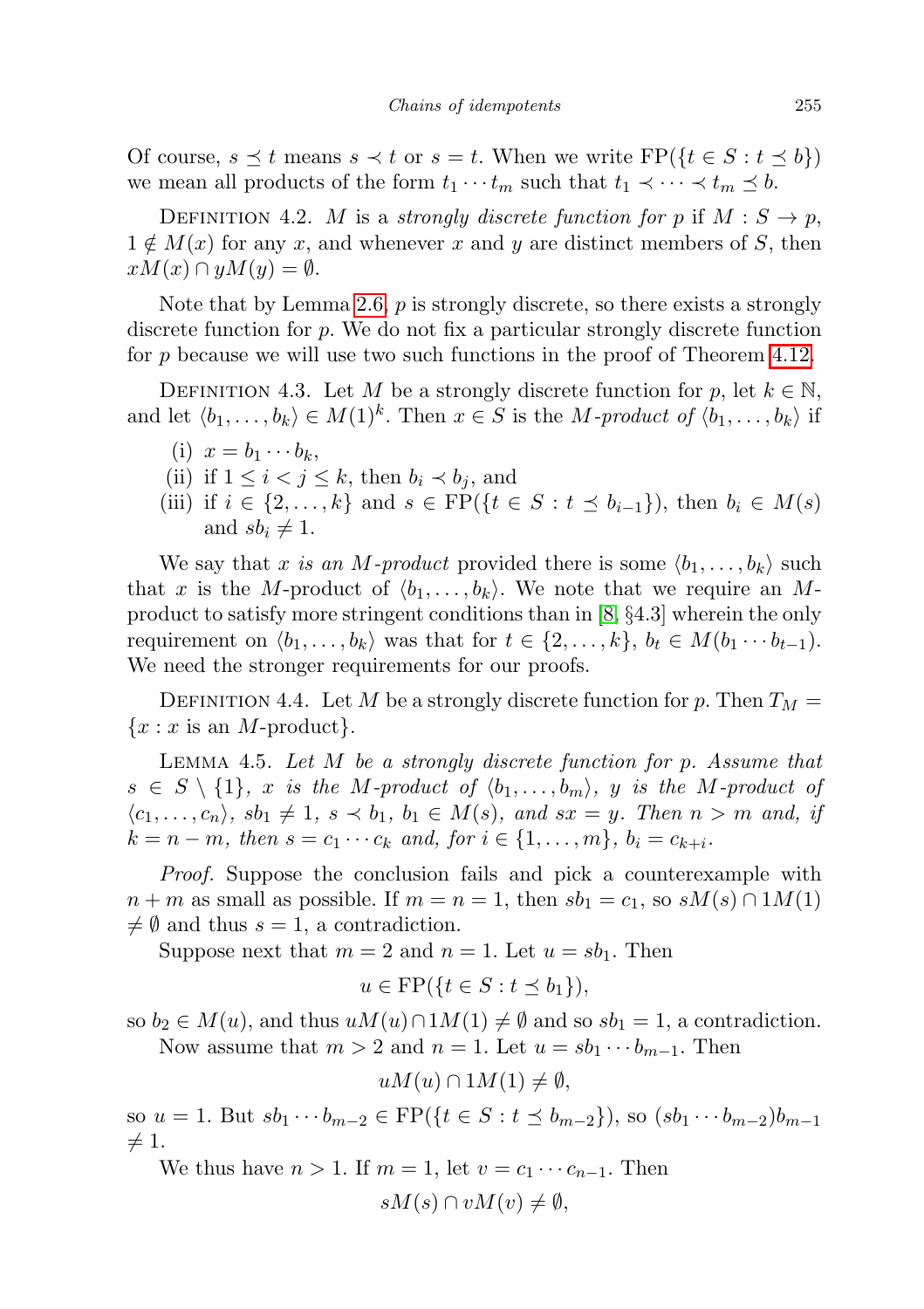so  $s = v$ , and by left cancellation,  $b_1 = c_n$ . Thus with  $k = n-1$  the conclusion of the lemma holds.

Finally assume that  $m > 1$  and  $n > 1$ . Let  $u = sb_1 \cdots b_{m-1}$  and  $v =$  $c_1 \cdots c_{n-1}$ . Then  $uM(u) \cap vM(v) \neq \emptyset$ , so  $u = v$ . Let  $k = (n-1) - (m-1)$  $= n - m$ . By the minimality of  $n + m$ , we have  $s = c_1 \cdots c_k$  and, for  $i \in$  $\{1, ..., m-1\}, b_i = c_{k+i}$ . By left cancellation,  $b_m = c_n = c_{k+m}$ .

<span id="page-13-0"></span>LEMMA 4.6. Let M be a strongly discrete function for p. Then  $M$ products are unique.

*Proof.* Assume that x is the M-product of  $\langle d_1, \ldots, d_m \rangle$  and x is the Mproduct of  $\langle c_1, \ldots, c_n \rangle$ . We need to show that  $m = n$  and, for  $i \in \{1, \ldots, n\}$ ,  $d_i = c_i$ . We may assume without loss of generality that  $m \leq n$ . Suppose first that  $m = 1$  and  $n > 1$  and let  $v = c_1 \cdots c_{n-1}$ . Then  $d_1 \in 1M(1) \cap vM(v)$  so  $v = 1$ . If  $n = 2$ , then  $v = c_1 \neq 1$  because  $c_1 \in M(1)$ . If  $n > 2$ , then  $v \neq 1$ because  $(c_1 \cdots c_{n-2})c_{n-1} \neq 1$ .

Thus we have  $m > 1$ . Let  $s = d_1$  and, for  $i \in \{1, ..., m-1\}$ , let  $b_i = d_{1+i}$ . Then by Lemma [4.5,](#page-12-0) if  $k = n - (m - 1)$ , we have  $d_1 = c_1 \cdots c_k$  and, for  $i \in \{1, \ldots, m-1\}, b_i = c_{k+i}$ . If  $k = 1$ , this is the conclusion we are after, so suppose  $k > 1$ . Let  $v = c_1 \cdots c_{k-1}$ . Then  $d_1 \in 1M(1) \cap vM(v)$ , so  $v = 1$ . But this yields a contradiction just as in the previous paragraph.

DEFINITION 4.7. Let M be a strongly discrete function for  $p$ . Define  $h_M: T_M \to \mathbb{N}$  and  $\varphi_M: T_M \to \mathbb{N}$  as follows:

- (a) If x is the M-product of  $\langle b_1, \ldots, b_m \rangle$  then  $h_M(x) = m$ .
- (b) If x is the M-product of  $\langle b_1, \ldots, b_m \rangle$  and, for  $j \in \{1, \ldots, m\}$ ,  $b_j = s_{t(j)}$ , then  $\varphi_M(x) = \sum_{j=1}^m 2^{t(j)}$ .

By Lemma [4.6,](#page-13-0)  $h_M$  and  $\varphi_M$  are well defined. We denote by  $h_M$  and  $\widetilde{\varphi_M}$ the continuous extensions of these functions taking  $\overline{T_M}$  to  $\beta \mathbb{N}$ .

DEFINITION 4.8. Let M be a strongly discrete function for  $p$  and let  $n \in \mathbb{N}$ .

(a)  $T_{M,n} = \{x : x \text{ is the } M\text{-product of } \langle b_1, \ldots, b_m \rangle \text{ and for all } s \in \mathbb{R} \}$  $FP(\langle s_i \rangle_{i=1}^n), s \prec b_1, sb_1 \neq 1, \text{ and } b_1 \in M(s) \}.$ (b)  $T_{M,\infty} = \bigcap_{n=1}^{\infty} \overline{T_{M,n}}$ .

<span id="page-13-1"></span>LEMMA 4.9. Let M be a strongly discrete function for p. Then  $T_{M,\infty}$  is a compact subsemigroup of  $S^*$ ,  $p \in T_{M,\infty}$ , the restriction of  $\widetilde{h_M}$  to  $T_{M,\infty}$  is a homomorphism with  $h_M(p) = 1$ , and the restriction of  $\widetilde{\varphi_M}$  to  $T_{M,\infty}$  is a homomorphism.

*Proof.* Since  $M(1) \subseteq T_M$  and  $h_M$  is constantly equal to 1 on  $M(1)$ , we have  $h_M(p) = 1$ . To see that  $p \in T_{M,\infty}$  (and thus that  $T_{M,\infty} \neq \emptyset$ ), let  $n \in \mathbb{N}$ . Then  $\bigcap \{M(s) : s \in \text{FP}(\langle s_i \rangle_{i=1}^n) \} \in p$  and for each  $s \in \text{FP}(\langle s_i \rangle_{i=1}^n)$ ,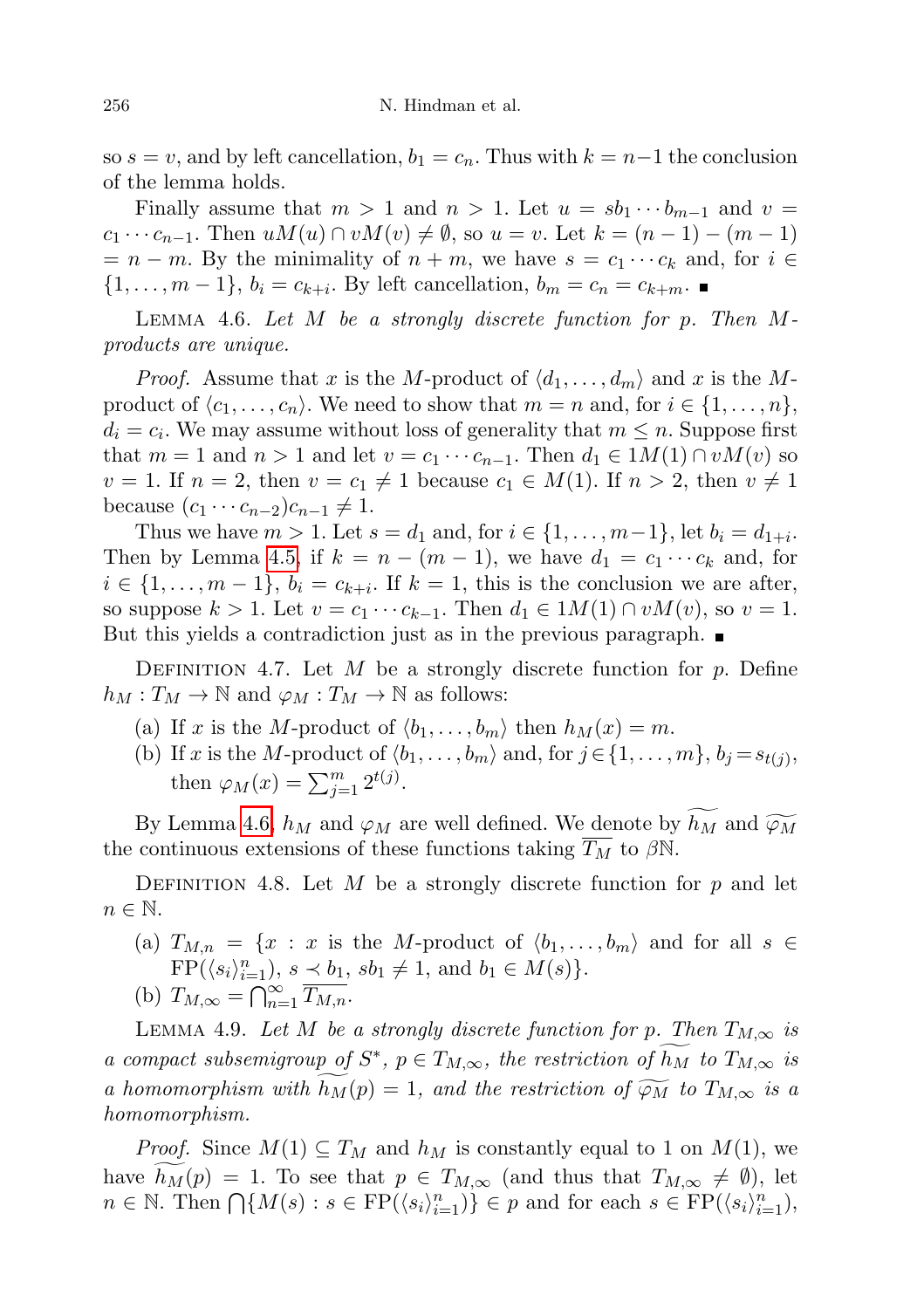$\{t \in S : t \leq s\}$  is finite and  $\{b \in S : sb = 1\}$  has at most one member. The remainder is a member of p which is contained in  $T_{M,n}$ .

To see that  $T_{M,\infty}$  is a subsemigroup of  $S^*$ , the restriction of  $h_M$  to  $T_{M,\infty}$ is a homomorphism, and the restriction of  $\widetilde{\varphi_M}$  to  $T_{M,\infty}$  is a homomorphism, it suffices by [\[4,](#page-18-1) Theorems 4.20 and 4.21] to let  $n \in \mathbb{N}$ , let  $x \in T_{M,n}$ , and show that there is some  $m \in \mathbb{N}$  such that for all  $y \in T_{M,m}$ ,  $xy \in T_{M,n}$ ,  $h_M(xy) = h_M(x) + h_M(y)$ , and  $\varphi_M(xy) = \varphi_M(x) + \varphi_M(y)$ .

Let  $n \in \mathbb{N}$ , let  $x \in T_{M,n}$ , and pick  $\langle b_1, \ldots, b_k \rangle \in M(1)^k$  such that x is the M-product of  $\langle b_1, \ldots, b_k \rangle$  and, for all  $s \in \text{FP}(\langle s_i \rangle_{i=1}^k)$ , we have  $s \prec b_1$ ,  $sb_1 \neq 1$ , and  $b_1 \in M(s)$ . Pick  $m \in \mathbb{N}$  such that  $b_k = s_m$ . Let  $y \in T_{M,m}$  and pick  $\langle c_1, \ldots, c_l \rangle \in M(1)^l$  such that y is the M-product of  $\langle c_1, \ldots, c_l \rangle$  and, for all  $s \in FP(\langle s_i \rangle_{i=1}^l)$ , we have  $s \prec c_1$ ,  $sc_1 \neq 1$ , and  $c_1 \in M(s)$ . Then xy is the M-product of  $\langle b_1, \ldots, b_k, c_1, \ldots, c_l \rangle$ ,  $xy \in T_{M,n}$ ,  $h_M(xy) = h_M(x) + h_M(y)$ , and  $\varphi_M(xy) = \varphi_M(x) + \varphi_M(y)$ .

For the statement of the following theorem, we remind the reader of our standing hypothesis about S and p.

<span id="page-14-0"></span>THEOREM 4.10. Let  $S$  be a countable left cancellative semigroup with *identity* and let  $p \in S^*$  be right cancelable in  $\beta S$ . There is some  $q \in \{2^n : S \mid S \neq \emptyset\}$  $n \in \mathbb{N}^*$  such that  $C_q \subseteq \beta \mathbb{N}$  is topologically isomorphic to  $C_p$ .

*Proof.* Since  $p$  is strongly discrete, pick a strongly discrete function  $M$ for p. By Lemma [4.6,](#page-13-0)  $\varphi_M$  is injective on  $T_M$ , so  $\widetilde{\varphi_M}$  is injective on  $T_{M,\infty}$ . By Lemma [4.9,](#page-13-1)  $C_p \subseteq T_{M,\infty}$  and  $\widetilde{\varphi_M}$  is a homomorphism on  $C_p$ . Let  $q = \widetilde{\varphi_M}(p)$ .

<span id="page-14-2"></span>LEMMA 4.11. Let M be a strongly discrete function for p. If  $x \in \beta S \setminus \mathbb{R}$  $(T_{M,\infty} \cup \{1\}),$  then  $xT_{M,\infty} \cap T_{M,\infty} = \emptyset.$ 

*Proof.* Let  $x \in \beta S \setminus \{1\}$  and assume that  $xT_{M,\infty} \cap T_{M,\infty} \neq \emptyset$ . We shall show that  $x \in T_{M,\infty}$ . Pick  $y \in T_{M,\infty}$  such that  $xy \in T_{M,\infty}$ . Let  $n \in \mathbb{N}$ . We shall show that  $T_{M,n} \in \mathcal{X}$ .

Now  $\{s \in S \setminus \{1\} : s^{-1}T_{M,n} \in y\} \in x$  so it suffices that

$$
\{s \in S \setminus \{1\} : s^{-1}T_{M,n} \in y\} \subseteq T_{M,n}.
$$

So let  $s \in S \setminus \{1\}$  be such that  $s^{-1}T_{M,n} \in y$ . Pick  $r \in \mathbb{N}$  such that  $s = s_r$ . Then  $T_{M,r} \in y$ , so pick  $z \in s^{-1}T_{M,n} \cap T_{M,r}$ . Pick  $l \in \mathbb{N}$  and  $\langle c_1, \ldots, c_l \rangle \in$  $M(1)^l$  such that  $sb_1 \cdots b_m$  is the M-product of  $\langle c_1, \ldots, c_l \rangle$  and for all  $t \in$  $FP(\langle s_i \rangle_{i=1}^r), t \prec c_1, tc_1 \neq 1$ , and  $c_1 \in M(t)$ . By Lemma [4.5,](#page-12-0)  $s = c_1 \cdots c_k$  for some  $k \in \mathbb{N}$ , so that  $s \in T_{M,n}$  as required.

Again, we remind the reader of our standing hypotheses.

<span id="page-14-1"></span>THEOREM 4.12. Let  $S$  be a countable left cancellative semigroup with *identity* and let  $p \in S^*$  be right cancelable in  $\beta S$ . Then  $C_p \cap K(\beta S) = \emptyset$ .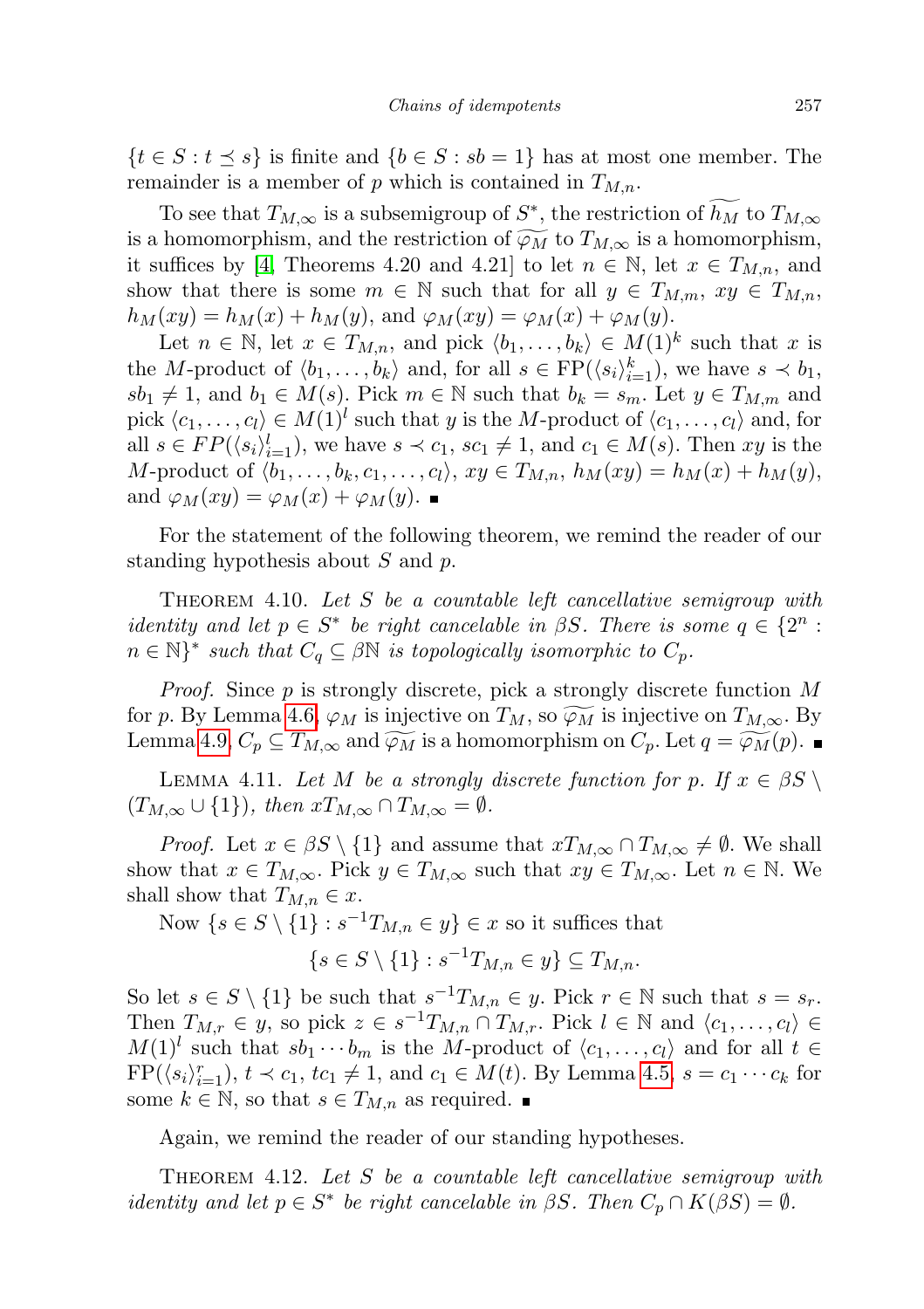*Proof.* Suppose instead that we have some  $q \in C_p \cap K(\beta S)$ . Pick a strongly discrete function  $N: S \to p$ . Now  $S^* \cap \bigcap_{s \in S} \overline{N(s)}$  is a nonempty  $G_{\delta}$ , so by [\[4,](#page-18-1) Theorem 3.36] pick  $r \neq p$  in  $S^* \cap \bigcap_{s \in S} \overline{N(s)}$  and pick  $B \in r \setminus p$ . For  $s \in S$ , let  $M(s) = N(s) \setminus B$ . Then M is a strongly discrete function for p.

Let R be the minimal right ideal of  $\beta S$  with  $q \in R$  and pick a minimal left ideal L of  $\beta S$  such that  $L \subseteq \beta Sr$ . Let u be the identity of  $L \cap R$ . By [\[4,](#page-18-1) Corollary 4.33,  $L \subseteq S^*$ , so  $u \in S^*$ . Then  $uq = q$  and  $q \in T_{M,\infty}$  by Lemma [4.9.](#page-13-1) Thus, by Lemma [4.11,](#page-14-2)  $u \in T_{M,\infty}$ . In particular  $T_M \in u$ .

Now also  $u \in \beta S r$  and since r is strongly discrete (via the function N) and u is an idempotent,  $r \neq u$ , so there is some  $s \in S \setminus \{1\}$  such that  $T_M \in sr.$  Pick  $t \in s^{-1}T_M \cap B \cap N(s)$ . Then  $st \in T_M$ , so pick  $k \in \mathbb{N}$ and  $\langle b_1, \ldots, b_k \rangle \in M(1)^k$  such that st is the M-product of  $\langle b_1, \ldots, b_k \rangle$ . If  $k = 1$ , then  $st \in sN(s) \cap 1N(1)$ , so  $s = 1$ , a contradiction. Thus  $k > 1$ . Let  $v = b_1 \cdots b_{k-1}$ . Then  $st \in sN(s) \cap vN(v)$ , so  $s = v$  and by left cancellation,  $t = b_k$ . But then  $t \in B$  and  $b_k \in M(1) = N(1) \setminus B$ , a contradiction. ■

**5. Long**  $\leq_L$ -chains. Recall that for idempotents e and f in a semigroup,  $e \leq_L f$  if  $ef = e$  and it is not the case that  $fe = f$ . Equivalently,  $e \leq_L f$  if and only if Se is a proper subset of Sf. Using a result from [\[6\]](#page-18-3) we show here that one can get chains as long as possible below any nonminimal idempotent in  $\beta N$ , provided that one weakens the strictly decreasing requirement at limit ordinals to the requirement that if  $\sigma < \tau$ , then  $p_{\tau} <_{L} p_{\sigma}$ . We will use the following extension of Lemma [2.3.](#page-2-2)

<span id="page-15-0"></span>LEMMA 5.1. Let S and T be compact Hausdorff right topological semigroups, let  $h : S \to T$  be a continuous surjective homomorphism, and let  $\lambda$ be an ordinal. Assume that  $\langle u_{\sigma} \rangle_{\sigma < \lambda}$  is a chain of idempotents in T such that  $u_{\tau} <_{L} u_{\sigma}$  whenever  $\sigma < \tau < \lambda$  and  $u_{\sigma+1} < u_{\sigma}$  whenever  $\sigma + 1 < \lambda$ . Then there is a chain  $\langle p_{\sigma}\rangle_{\sigma<\lambda}$  of idempotents in S such that  $p_{\tau}<sub>L</sub> p_{\sigma}$  whenever  $\sigma < \tau < \lambda$ ,  $p_{\sigma+1} < p_{\sigma}$  whenever  $\sigma+1 < \lambda$ , and  $h(p_{\sigma}) = u_{\sigma}$  for every  $\sigma < \lambda$ .

*Proof.* Pick by Lemma [2.3](#page-2-2) an idempotent  $p_0 \in S$  such that  $h(p_0) = u_0$ . Assume that  $0 < \gamma < \lambda$  and we have chosen  $\langle p_{\sigma} \rangle_{\sigma < \gamma}$  as required.

CASE 1:  $\gamma = \delta + 1$  for some  $\delta$ . Pick by Lemma [2.3](#page-2-2) an idempotent  $p_{\gamma} \in S$ such that  $h(p_\gamma) = u_\gamma$  and  $p_\gamma < p_\delta$ .

CASE 2:  $\gamma$  is a limit ordinal. We claim that for each  $\sigma < \gamma$ ,

$$
(S + p_{\sigma}) \cap h^{-1}[\{u_{\gamma}\}] \neq \emptyset.
$$

To see this, pick  $x \in h^{-1}[\{u_\gamma\}]$ . Then  $x + p_\sigma \in S + p_\sigma$  and  $h(x + p_\sigma) =$  $u_{\gamma} + u_{\sigma} = u_{\gamma}$ . Consequently,  $h^{-1}[\{u_{\gamma}\}] \cap \bigcap_{\sigma < \gamma} (S + p_{\sigma})$  is a compact right topological semigroup, so pick  $p_{\gamma} \in h^{-1}[\lbrace u_{\gamma} \rbrace] \cap \bigcap_{\sigma < \gamma} (S + p_{\sigma}).$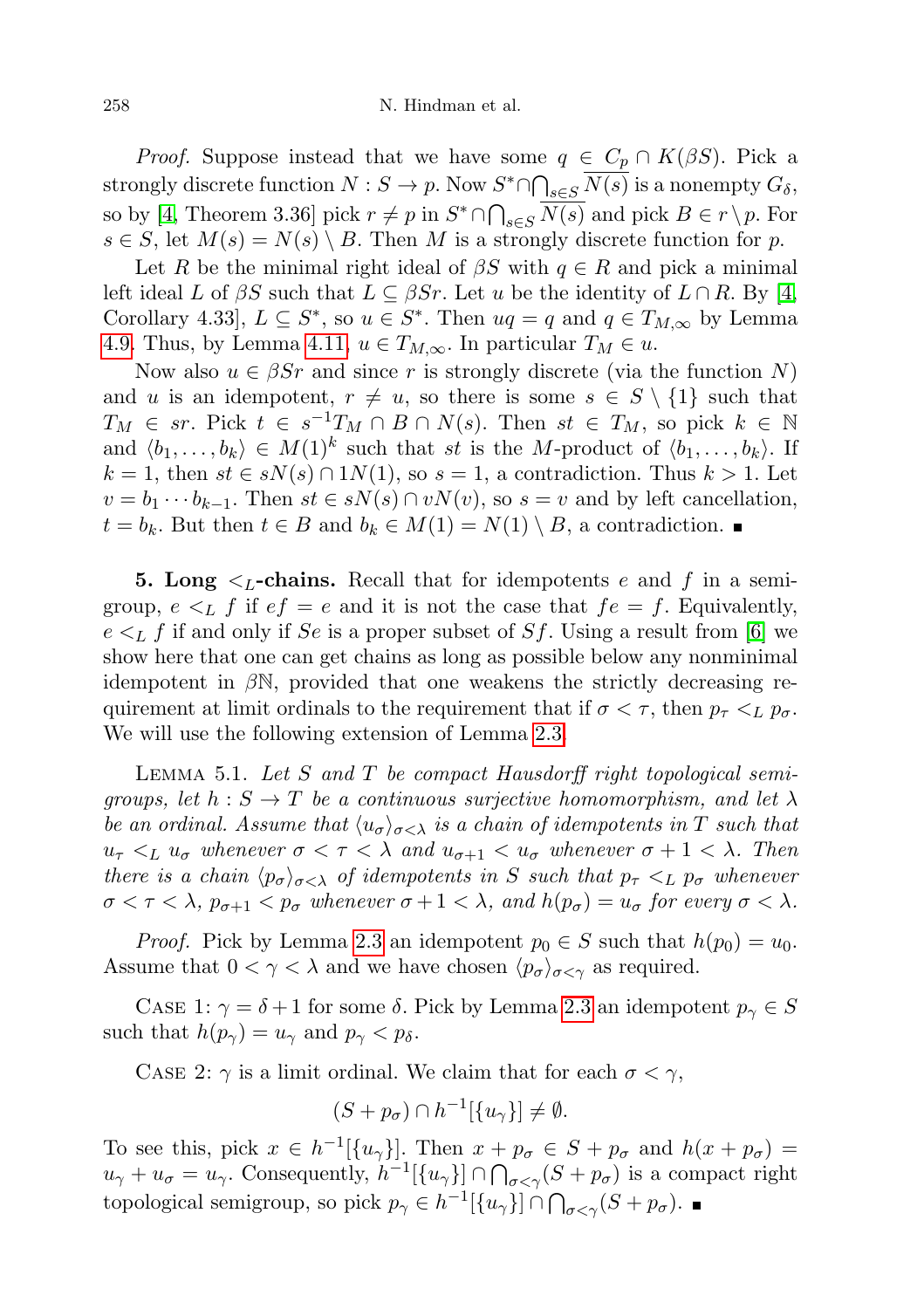<span id="page-16-0"></span>THEOREM 5.2. Let  $\lambda > 0$  be an ordinal.

- (1) If there is a chain  $\langle p_{\sigma} \rangle_{\sigma < \lambda}$  of idempotents in βN such that  $p_{\tau} <_L p_{\sigma}$ whenever  $\sigma < \tau < \lambda$ , then  $|\lambda| \leq \mathfrak{c}$ .
- (2) If  $|\lambda| \leq \mathfrak{c}$ , then there is a chain  $\langle p_{\sigma} \rangle_{\sigma < \lambda}$  of idempotents in  $\beta \mathbb{N}$  such that  $p_{\tau} <_{L} p_{\sigma}$  whenever  $\sigma < \tau < \lambda$  and  $p_{\sigma+1} < p_{\sigma}$  whenever  $\sigma + 1 < \lambda$ .

*Proof.* See [\[6,](#page-18-3) Corollary 3.18].  $\blacksquare$ 

THEOREM 5.3. Let q be a nonminimal idempotent in  $\beta \mathbb{N}$  and let  $\lambda > 0$  be an ordinal such that  $|\lambda| \leq \mathfrak{c}$ . Then there is a chain  $\langle q_{\sigma} \rangle_{\sigma < \lambda}$  of idempotents in βN such that  $q_0 = q, q_\tau <_L q_\sigma$  whenever  $\sigma < \tau < \lambda$ , and  $q_{\sigma+1} < q_\sigma$ whenever  $\sigma + 1 < \lambda$ .

*Proof.* Pick by Theorem [5.2](#page-16-0) a chain  $\langle u_{\sigma} \rangle_{\sigma < \lambda}$  of idempotents in  $\beta N$  such that  $u_{\tau} <_{L} u_{\sigma}$  whenever  $\sigma < \tau < \lambda$  and  $u_{\sigma+1} < u_{\sigma}$  whenever  $\sigma + 1 < \lambda$ . By [\[4,](#page-18-1) Theorem 6.56] pick  $r \in \beta \mathbb{N}$  such that  $r + q$  is right cancelable in  $\beta \mathbb{N}$ and let  $p = r + q$ . By Lemma [5.1](#page-15-0) pick a chain  $\langle v_{\sigma} \rangle_{\sigma < \lambda}$  of idempotents in  $C_p$ such that  $v_{\tau} <_{L} v_{\sigma}$  whenever  $\sigma < \tau < \lambda$ ,  $v_{\sigma+1} < v_{\sigma}$  whenever  $\sigma + 1 < \lambda$ , and  $h_p(v_\sigma) = u_\sigma$  for every  $\sigma < \lambda$ . For  $\sigma < \lambda$ , let  $q_\sigma = q + v_\sigma$ . Exactly as in the proof of Lemma [3.4](#page-6-1) we see that  $q_{\tau} <_{L} q_{\sigma}$  whenever  $\sigma < \tau < \lambda$  and  $q_{\sigma+1} < q_{\sigma}$  whenever  $\sigma+1 < \lambda$ . If  $q_0 = q$ , then we are done. Otherwise replace  $q_0$  by  $q$ .

Clearly, Theorem [5.2](#page-16-0) implies that  $\beta\mathbb{N}$  contains many infinite decreasing chains of principal left ideals. Whether  $\beta\mathbb{N}$  contains any infinite increasing chain of semiprincipal left ideals, has been a tantalising open problem for several decades. (See the notes to Chapter 6 of [\[4\]](#page-18-1) for a discussion of the history of this problem.) It was shown in [\[2,](#page-18-6) Corollary 1.8] that  $\beta\mathbb{Z}$  contains strictly increasing chains of principal right ideals. (In [\[2\]](#page-18-6) these were called left ideals because  $\beta \mathbb{Z}$  was taken to be left topological rather than right topological.) We show here that one can get such increasing chains generated by idempotents. Recall that the statement that  $p \leq_R q$  means that  $p \leq_R q$ and it is not true that  $q \leq_R p$ , or equivalently that  $p + \beta \mathbb{N} \subsetneq q + \beta \mathbb{N}$ .

THEOREM 5.4. There is an infinite sequence  $\langle p_n \rangle_{n \langle \omega}$  of idempotents in  $\beta\mathbb{N}$  such that  $p_n \leq_R p_{n+1}$  for every  $n \in \omega$ .

*Proof.* We choose an infinite sequence  $\langle E_n \rangle_{n \leq \omega}$  of infinite subsets of  $\omega$ such that for each  $n, E_{n+1} \subseteq E_n$  and  $E_n \setminus E_{n+1}$  is infinite. Given  $x \in \mathbb{N}$ , let supp(x) be the finite subset of  $\omega$  such that  $x = \sum_{t \in \text{supp}(x)} 2^t$ . For each  $n \in \omega$  we let

$$
H_n = \bigcap_{k=0}^{\infty} cl_{\beta \mathbb{N}} \{x \in \mathbb{N} : \text{supp}(x) \subseteq E_n \text{ and } \min \text{supp}(x) > k \}.
$$

Using [\[4,](#page-18-1) Theorem 4.20] we see that each  $H_n$  is a compact subsemigroup of H and it is routine to verify that  $H_n \setminus H_{n+1}$  is an ideal of  $H_n$ . For each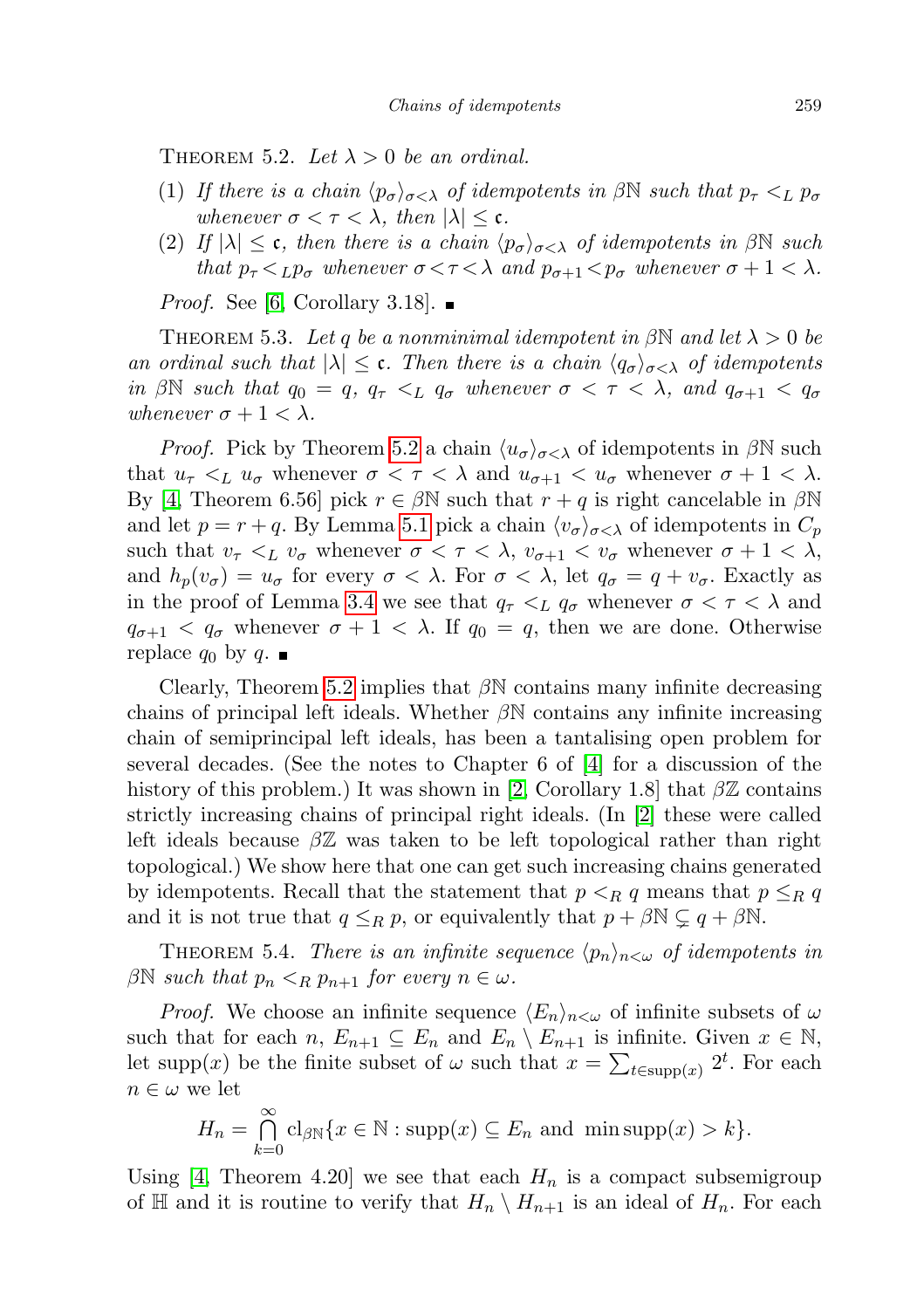$n \in \mathbb{N}$  define  $\mu_n : \omega \to \omega$  by  $\mu_n(x) = \sum_{t \in E_n \cap \text{supp}(x)} 2^t$ , where  $\sum_{t \in \emptyset} 2^t = 0$ . Using [\[4,](#page-18-1) Theorem 4.21] we see that for each  $n \in \mathbb{N}$ , the restriction of  $\mu_n$ to  $\mathbb H$  is a homomorphism. Note also that for all  $x \in \omega$  and all  $m \leq n$ ,  $\mu_m(\mu_n(x)) = \mu_n(x) = \mu_n(\mu_m(x)),$  so  $\widetilde{\mu_m} \circ \widetilde{\mu_n} = \widetilde{\mu_n} \circ \widetilde{\mu_m}.$ 

Next we claim that if p is a minimal idempotent in  $H_0$  and  $m \in \mathbb{N}$ , then  $\widetilde{\mu_m}(p)$  is a minimal idempotent in  $H_m$ . To see this, let  $A = \{x \in \mathbb{N} :$ supp $(x) \cap E_m \neq \emptyset$  and let  $B = \overline{A} \cap H_0$ . Then B is an ideal of  $H_0$  and  $\widetilde{\mu_m}[B] = H_m$ . Since B is an ideal of  $H_0, K(H_0) \subseteq B$  and therefore by [\[4,](#page-18-1) Theorem 1.65,  $K(B) = K(H_0)$ . Then by [\[4,](#page-18-1) Exercise 1.7.3],  $\widetilde{\mu_m}[K(H_0)] =$  $K(H_m)$  and so  $\widetilde{\mu_m}(p) \in K(H_m)$  as required.

Now pick a minimal idempotent q of  $H_0$ . Let  $r_0 = q$  and inductively for  $n \in \mathbb{N}$  let  $r_n = \widetilde{\mu_n}(q) + r_{n-1}$ . Then  $r_n = \widetilde{\mu_n}(q) + \widetilde{\mu_{n-1}}(q) + \cdots + \widetilde{\mu_1}(q) + q$ , so if  $1 \leq m < n$ , then

$$
\widetilde{\mu_m}(r_n) = \widetilde{\mu_m}(\widetilde{\mu_n}(q)) + \widetilde{\mu_m}(\widetilde{\mu_{n-1}}(q)) + \cdots + \widetilde{\mu_m}(\widetilde{\mu_1}(q)) + \widetilde{\mu_m}(q)
$$
  
=  $\widetilde{\mu_n}(q) + \widetilde{\mu_{n-1}}(q) + \cdots + \widetilde{\mu_m}(q)$ 

since  $\widetilde{\mu_m}(\widetilde{\mu}_t(q)) = \widetilde{\mu_m}(q)$  if  $t \leq m$  and  $\widetilde{\mu_m}(q)$  is an idempotent.

Consequently if  $m < n$  we have  $\widetilde{\mu_m}(r_n) + r_{m-1} = r_n$ . Now if  $m < t \leq n$ , then  $\widetilde{\mu}_t(q) \in H_t \subseteq H_m$ , so  $\widetilde{\mu_m}(r_n) \in H_m + \widetilde{\mu_m}(q)$ , which is a (compact) minimal left ideal of  $H_m$ . Let x be a cluster point of the sequence  $\langle r_n \rangle_{n=1}^{\infty}$ . Then for each  $m \in \mathbb{N}$ ,  $\widetilde{\mu_m}(x) \in H_m + \widetilde{\mu_m}(q) \subseteq K(H_m)$  and  $\widetilde{\mu_m}(x) \models r \Longrightarrow x$ . We then heve  $x \in \mathbb{O}^{\infty}$   $(\widetilde{\mu_m}(x) \models H_n)$  so being  $\widetilde{\mu_m}(x) + r_{m-1} = x$ . We then have  $x \in \bigcap_{m=1}^{\infty} (\widetilde{\mu_m}(x) + H_0)$ , so, being nonompty  $\bigcap_{m=1}^{\infty} (\widetilde{\mu_m}(x) + H_0)$  is a right ideal of  $H_0$ ; hence by [4]. Then nonempty,  $\bigcap_{m=1}^{\infty} (\widetilde{\mu_m}(x) + H_0)$  is a right ideal of  $H_0$ ; hence by [\[4,](#page-18-1) Theo-<br>rem 2.7 we may pick an idemptoant  $n \in \mathbb{C}^{\infty}$  ( $\widetilde{\mu_r}(x) + H_0$ ) which is minirem 2.7] we may pick an idempotent  $p_0 \in \bigcap_{m=1}^{\infty} (\widetilde{\mu}_m(x) + H_0)$  which is mini-<br>mal in  $H_2$ . Then for each  $m \in \mathbb{N}$ ,  $m \le n$ ,  $\widetilde{\mu}_m(x)$  and so  $\widetilde{\mu}_m(x) \le n$ ,  $\widetilde{\mu}_m(x)$ . We mal in  $H_0$ . Then for each  $m \in \mathbb{N}$ ,  $p_0 \leq_R \widetilde{\mu_m}(x)$  and so  $\widetilde{\mu_m}(p_0) \leq_R \widetilde{\mu_m}(x)$ . We have seen that  $\widetilde{\mu_m}(p_0) \in K(H_m)$  and  $\widetilde{\mu_m}(x) \in K(H_m)$ , so  $\widetilde{\mu_m}(p_0) + H_m =$  $\widetilde{\mu_m}(x) + H_m$  and therefore  $\widetilde{\mu_m}(x) \leq_R \widetilde{\mu_m}(p_0)$  and thus  $p_0 \leq_R \widetilde{\mu_m}(p_0)$ . Thus if  $k < m$ ,  $\widetilde{\mu_k}(p_0) \leq_R \widetilde{\mu_k}(\widetilde{\mu_m}(p_0)) = \widetilde{\mu_m}(p_0)$ . For each  $n \in \mathbb{N}$ , let  $p_n = \widetilde{\mu_n}(p_0)$ . We then see that for each  $n \in \omega$ ,  $p_n \leq_R p_{n+1}$ . To complete the proof we need to show that it is not the case that  $p_{n+1} \leq_R p_n$ . We have noted that  $H_n\backslash H_{n+1}$  is an ideal of  $H_n$ , so  $K(H_n)\cap H_{n+1}=\emptyset$ . If we had  $p_{n+1}=p_n+p_{n+1}$ , we would have  $p_{n+1} \in K(H_n)$ .

We conclude by listing some open questions. In [\[9,](#page-18-7) Corollary 5] it was shown that if  $G$  is a countable discrete group, then Martin's Axiom implies that there is an idempotent in  $p \in G^*$  which is minimal and  $\leq_L$ -maximal. (That is, there does not exist q such that  $p \lt_L q$ .) In particular, p is minimal and maximal with respect to  $\lt$ .

QUESTIONS 5.5.

- (1) Is there a strictly decreasing chain  $\langle q_{\sigma} \rangle_{\sigma \langle \omega_1}$  of idempotents in  $\beta N$ ?
- (2) Can one show in ZFC that there is a minimal idempotent q in  $\beta\mathbb{N}$ which is also maximal?